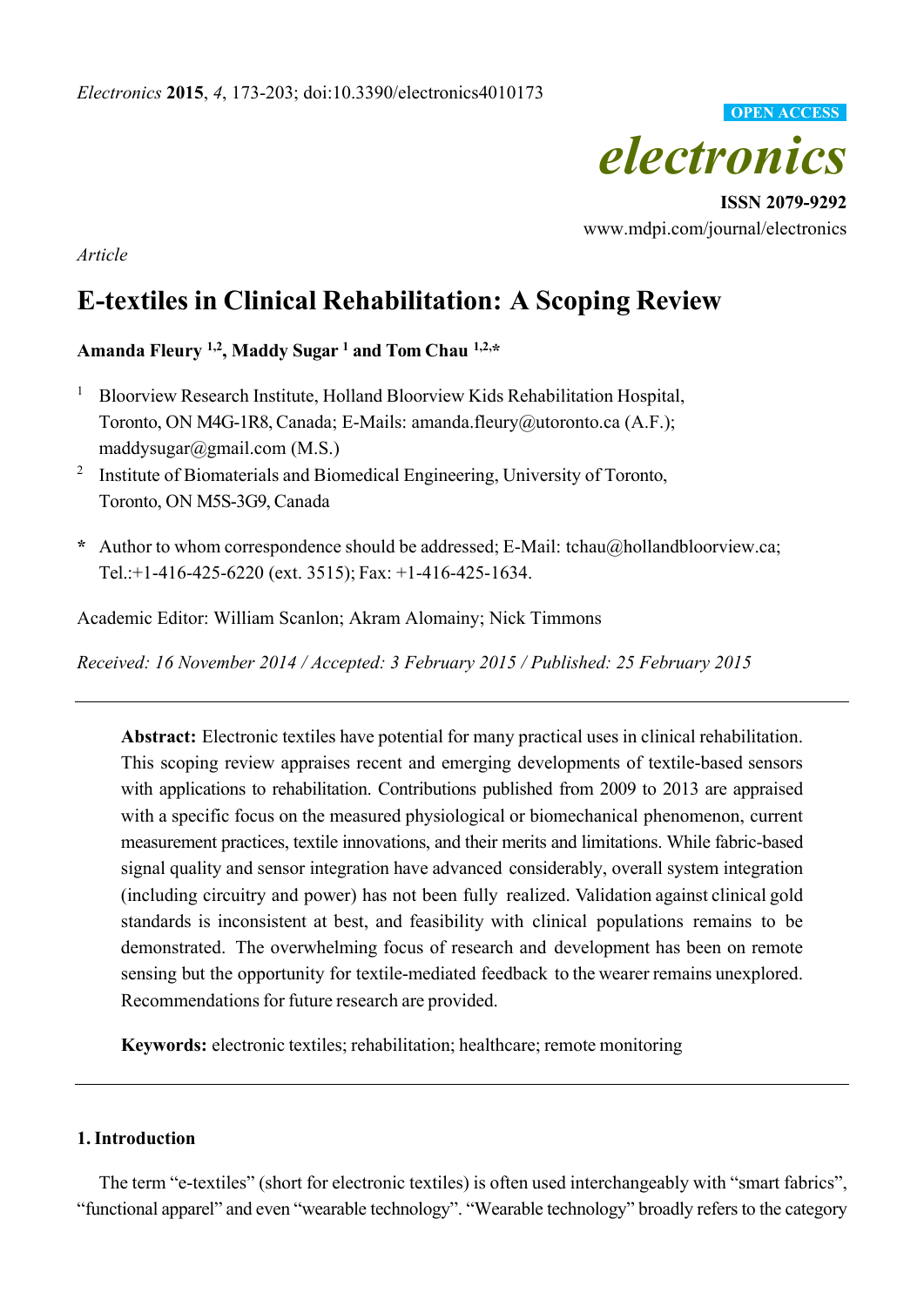of electronics that are carried on the body, while "e-textiles" refers specifically to garments or textiles with some sort of technology, such as wiring and sensors, embedded directly into the fabric.

As early as 1998, researchers have been working on garments to monitor physiological signals for healthcare, military and space exploration [1]. In the pioneering Wearable Motherboard garment [1], rigid electronic components for sensing and processing were attached to a fabric substrate. This work catalyzed a vision in which clothing serves as a platform for computing. Over the last 10 years, e-textile technologies have evolved from hobby crafts and fashion innovations to healthcare solutions. In parallel, there has been a surge of related research, with a Scopus search yielding some 100 papers in 2014 alone with the key word "e-textile", compared to only 6 in 2002. This growth of e-textile research and clinical application can be attributed to a number of technological advances as detailed below.

- 1 Sewable and washable microcontrollers like the commercially available, Arduino Lilypad (lilypadarduino.org) offer researchers affordable and fabric-friendly embedded platforms for quickly developing robust prototypes [2].
- 2 Flexible circuits have allowed the textile integration of advanced electronics capable of sensing and information transmission, without compromising the comfort of the wearer. Likewise, smaller and flexible power sources for e-textile applications have emerged [3] while energy-harvesting power electronics are already under development by companies like PowerLeap.(www.powerleap.com).
- 3 Conductive threads and yarns, usually composed of stainless steel or conductive silver with a nylon core, have become widely available. The properties of such threads and fabric transmission lines for textile computing applications have been documented [4–6], facilitating their selection and implementation in e-textile solutions.
- 4 Fabric-based components including capacitors, resistors, and transistors have been devised [4,7–9], allowing full integration of simple circuits onto a fabric substrate. Piezoelectric textiles have also emerged, promoting the development of a full range of fabric-based sensors [10,11].

With a globally aging population, it is not surprising that the majority of applied research on e-textiles has focused primarily on the unobtrusive, remote monitoring of older persons [12,13], particularly post-myocardial infarction or post-stroke. Increasingly, these wearable monitoring systems are capable of tracking complex movement patterns [14]. Against this backdrop, this paper provides a timely and critical appraisal of recent developments in textile-based sensors with either demonstrated or potential applications in clinical rehabilitation. Unlike previous e-textile reviews (e.g., [12]), our appraisal is not limited to physiological or behavioral monitoring applications. Before presenting our review methodology and findings, we introduce an integration rating. These introductory remarks will help to contextualize the ensuing review.

## *1.1. Degree of Integration*

Fundamental to the concept of an e-textile, is the degree to which electronic components are integrated into the fabric. In this paper, we consider a fully integrated sensor as one that is woven directly into the fabric, in the absence of any rigid components. Conversely, an unintegrated sensor is one that is independently packaged and simply attached to the user. Table 1 proposes a rating system to describe the degree of integration.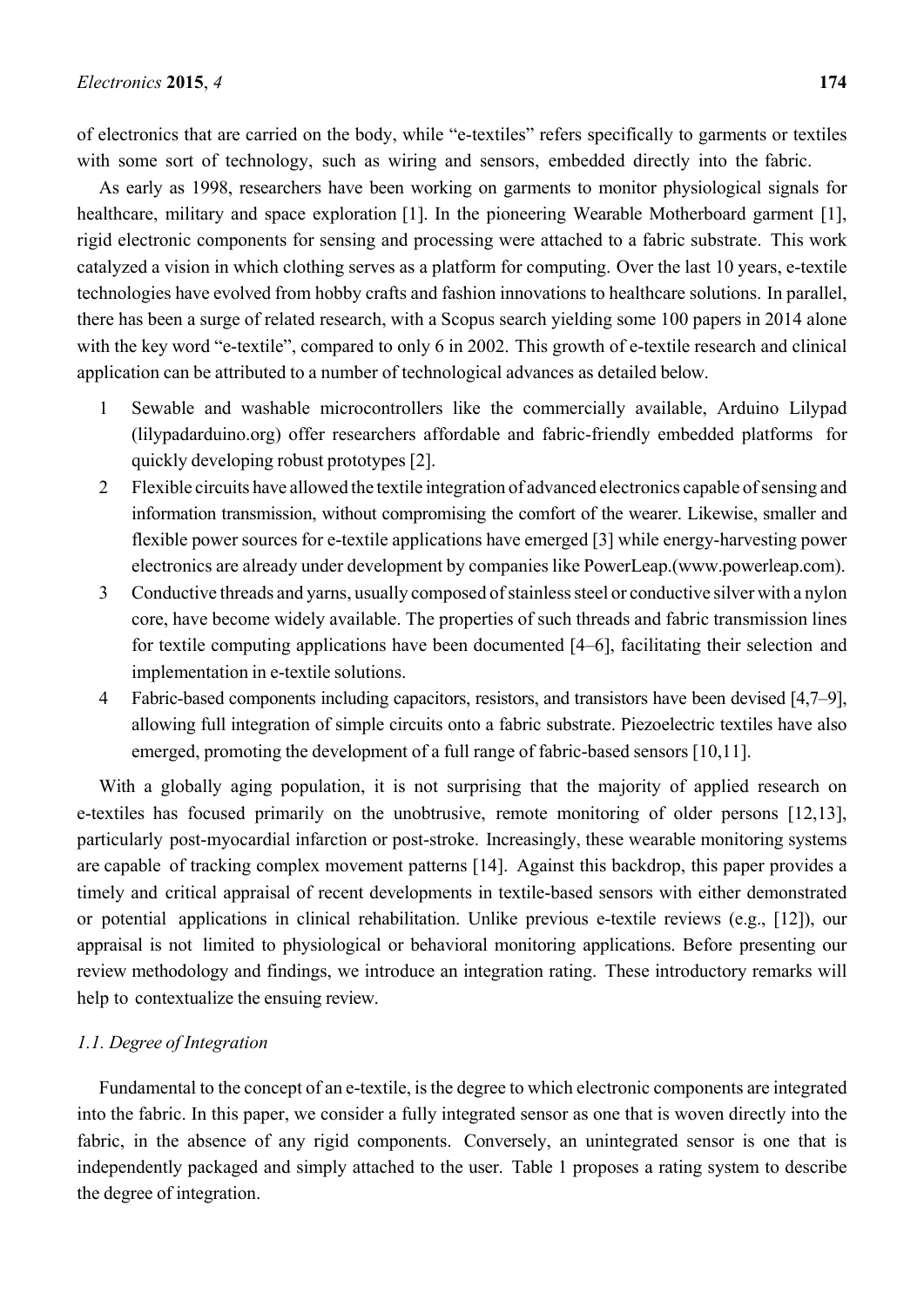| Rating          | <b>Description</b>                                                                                                      |
|-----------------|-------------------------------------------------------------------------------------------------------------------------|
| $0 \rightarrow$ | Wearable computer: no textile integration                                                                               |
| $1 \rightarrow$ | Superficial integration: components in pockets or connected to fabric with snaps                                        |
| $2 \rightarrow$ | Partial integration: some sensing components incorporated (e.g., woven, knit, printed,<br>embroidered etc.) into fabric |
| $3 \rightarrow$ | Partial integration: all sensing components incorporated (e.g., woven, knit, printed,<br>embroidered etc.) into fabric  |
| $4 \rightarrow$ | Partial integration: wiring and sensing woven into fabric                                                               |
| $5 \rightarrow$ | Towards full integration: sensing, wiring and power supply woven into fabric                                            |

**Table 1.** Degree of integration.

The underlying aim of this review is to explore literature relating to the application of e-textile technology. A scoping review will allow us to survey the existing literature in an inclusive way while facilitating the identification of gaps and topics for further research.

# **2. Methods**

We searched the literature for recent studies related to the use of e-textiles in rehabilitation. The search was conducted using electronic databases including IEEE, PubMed, Scopus, and ISI Web of Science. We used various combinations of the terms outlined in Table 2.

**Table 2.** Terms used in literature search.

| Textile         | Electronic                | <b>Rehab</b>                 |  |  |
|-----------------|---------------------------|------------------------------|--|--|
| fabric clothing | smart intelligent sensing | physiology biomechanics bio- |  |  |

We included all English-language, peer-reviewed journal articles that directly examined the development or implementation of e-textile sensors and actuators with applications in healthcare and rehabilitation, in the last five years (2009–2013). With a specific interest in integrated biomechanical and physiological sensors, we excluded all chemical sensors, and sensors which primarily fall into the category of "wearable technology"; that is, lacking any integration.

# **3. Results**

Our search yielded 100 unique articles, 35 of which were found to meet the aforementioned criteria. Various characteristics of the studies are summarized in Table 3. We were specifically interested in the intended application within clinical rehabilitation, the stage of development (e.g., conceptual design, laboratory characterization without human participants, or empirical testing with human participants), sensor type (e.g., electrical, optical, inertial, thermal), the degree of integration (Table 1) and the status of sensor validation (e.g., from unvalidated to validation against a gold standard).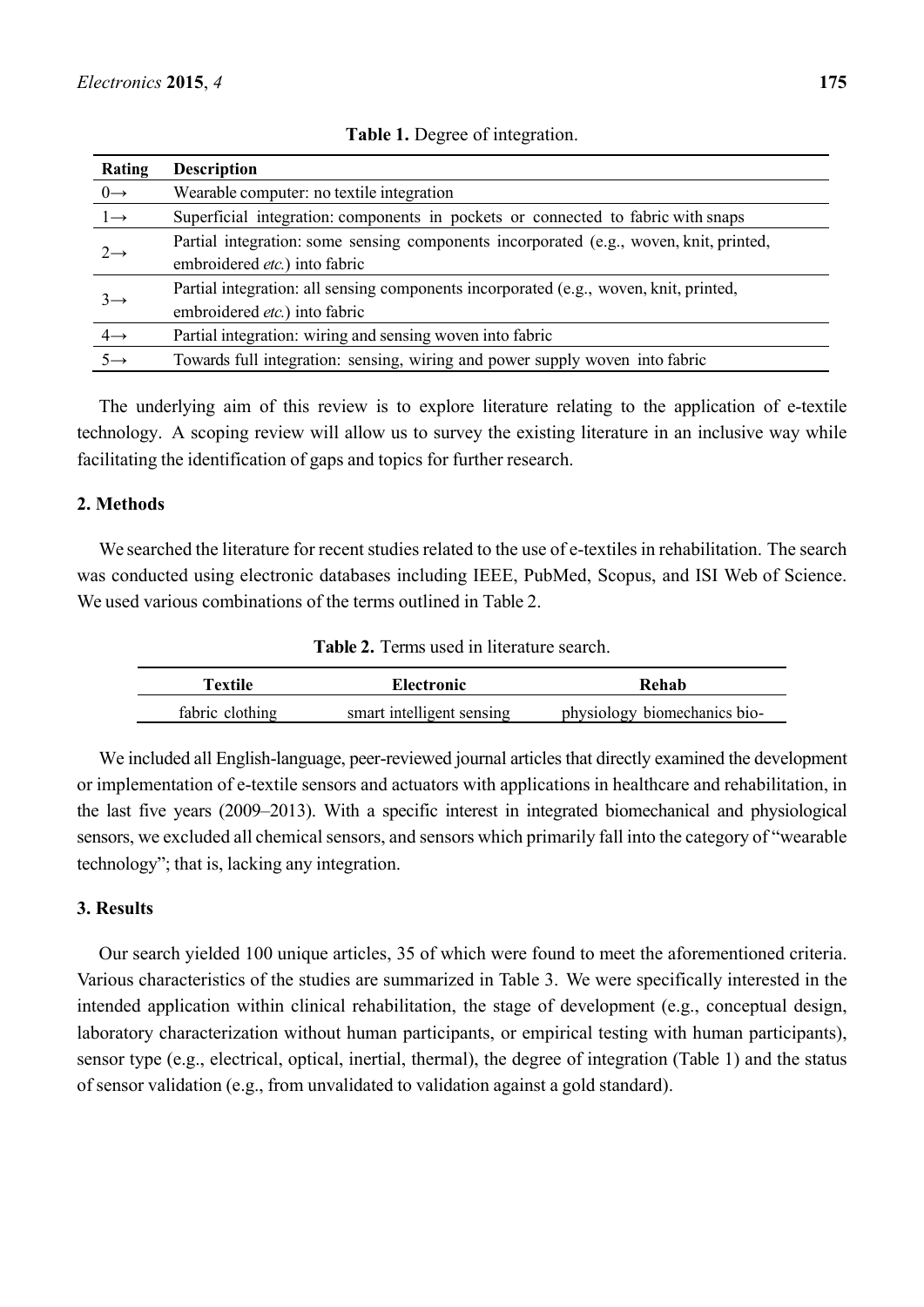| <b>Table 3.</b> Summary of recently published e-textile research (DoI = degree of integration; BP = blood pressure; SpO <sub>2</sub> = saturation of peripheral |  |
|-----------------------------------------------------------------------------------------------------------------------------------------------------------------|--|
| oxygen; $VOP$ = venous occlusion plethysmography).                                                                                                              |  |

| Reference                                       | <b>Stage of</b><br><b>Development</b> | # Study<br><b>Participants</b> | Participant<br><b>Type</b> | <b>Sensed phenomenon</b>                | <b>Sensor validation</b>                                                | Dol            | <b>Area Application of</b>                |
|-------------------------------------------------|---------------------------------------|--------------------------------|----------------------------|-----------------------------------------|-------------------------------------------------------------------------|----------------|-------------------------------------------|
| Adnane <i>et al.</i> [15]                       | Empirical testing                     |                                | Target                     | ECG, respiration                        | Non-fabric alternative: 3-lead ECG;<br>pneumography                     | $\overline{2}$ | Sleep disorders                           |
| Angelidis [16]                                  | Conceptual design                     | N/A                            | N/A                        | ECG, BP, $SpO2$ ,<br>temperature, sweat | N/A                                                                     | 5              | Healthcare: general                       |
| Baek et al. [17]                                | <b>Empirical testing</b>              | 5                              | Adult, male,<br>healthy    | ECG, pulse, BP                          | Non-fabric alternative: Biopac ECG&<br>PPG, Finometerpro blood pressure | $\overline{2}$ | Hospital monitoring,<br>Remote monitoring |
| Bianchi et al. [18]                             | <b>Empirical testing</b>              | 24                             | Adult, healthy             | ECG                                     | Gold standard; clinical polysomnography                                 |                | Sleep disorders                           |
|                                                 | <b>Empirical testing</b>              | 50                             | Target, database           | ECG                                     |                                                                         | $\overline{4}$ |                                           |
| Cho et al. [19]                                 | <b>Empirical testing</b>              | $\overline{2}$                 | Adult, male,<br>healthy    | ECG                                     | None                                                                    | 4              | Remote monitoring                         |
| Fletcher et al. [20]                            | Lab testing                           | N/A                            | N/A                        | EDA, pulse                              | Gold standard                                                           | 4              | Emotion                                   |
|                                                 | <b>Empirical testing</b>              | 12                             | Adult, healthy             | EDA, acceleration,<br>tempreature       | Gold standard                                                           |                |                                           |
| Gioberto and<br>Dunne $[21]$                    | Lab testing                           | N/A                            | N/A                        | Strain                                  | None                                                                    | 3              | Monitoring: general                       |
| Giorgino et al.<br>$\left\lceil 22\right\rceil$ | <b>Empirical testing</b>              | 3                              | Unknown                    | Strain                                  | Human expert                                                            | 4              | Motor rehabilitation                      |
| Goy et al. [23]                                 | Lab testing                           | N/A                            | N/A                        | <b>VOP</b>                              | N/A                                                                     | $\overline{2}$ | Remote monitoring                         |
|                                                 | <b>Empirical testing</b>              | 5                              | Adult, healthy             | <b>VOP</b>                              | Gold standard; 4 Ag/AgCl electrodes                                     |                |                                           |
| Hannikainen et al.<br>[24]                      | <b>Empirical testing</b>              | 9                              | Adult, healthy;<br>Target  | Bioimpedance                            | None                                                                    | 3              | Remote monitoring                         |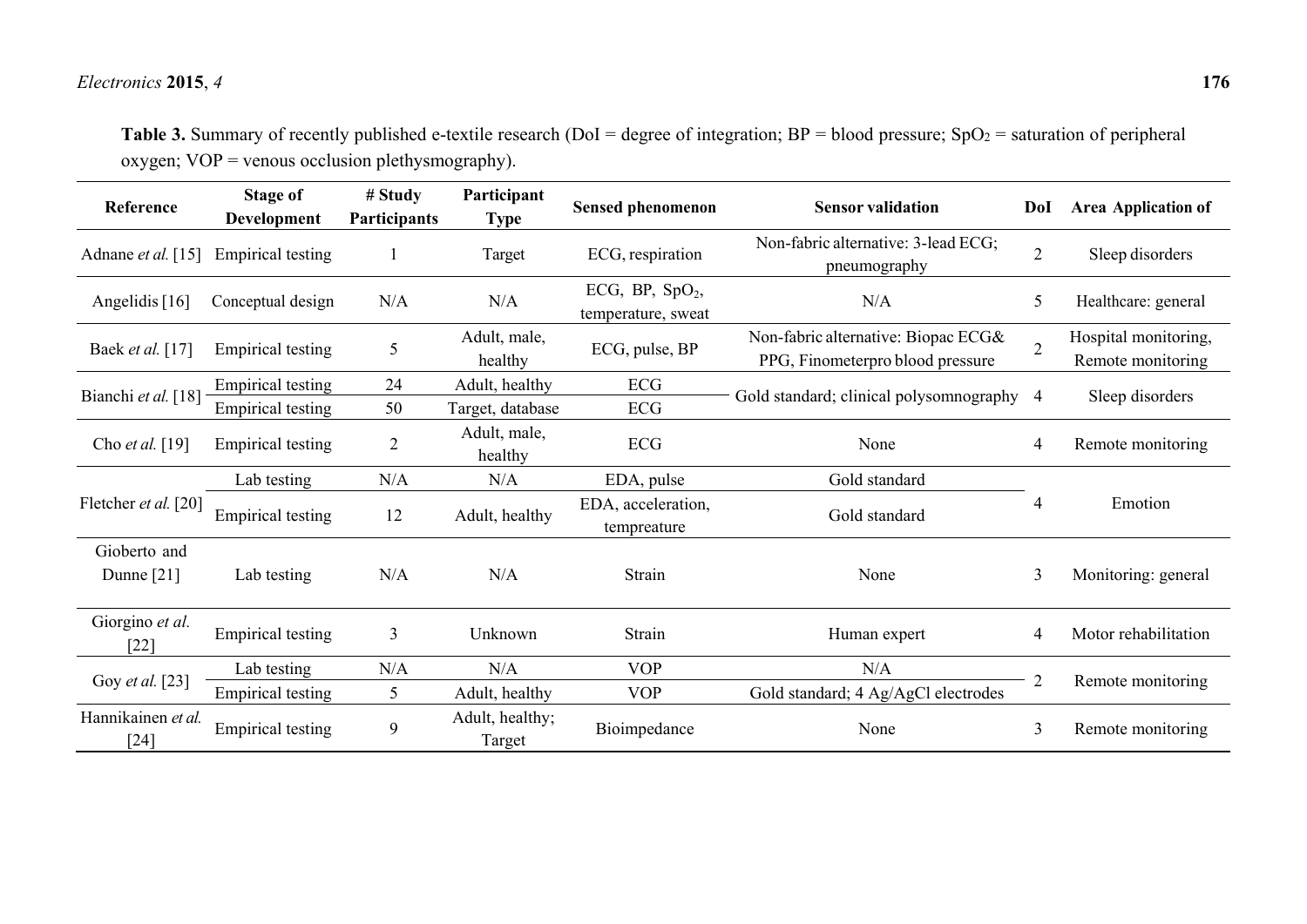**Table 3.** *Cont.* 

| Reference              | <b>Stage of</b><br><b>Development</b>     | # Study<br>Participants | <b>Participant Type</b> | <b>Sensed phenomenon</b>                                   | <b>Sensor validation</b>                       |                | DoI Area Application of               |  |
|------------------------|-------------------------------------------|-------------------------|-------------------------|------------------------------------------------------------|------------------------------------------------|----------------|---------------------------------------|--|
| Harms et al. $[25]$    | Computer model                            | 5                       | Adult, healthy          | Acceleration                                               | None                                           |                | N/A Motor rehabilitation              |  |
| Hong et al. [26]       | <b>Empirical testing</b>                  | 18                      | Adult, healthy          | <b>ECG</b>                                                 | Non-fabric alternative: 3 lead ECG             | 4              | Remote monitoring                     |  |
| Kim and Cho [27]       | <b>Empirical testing</b>                  | 12                      | Target                  | BP, HR                                                     | N/A                                            | $\overline{2}$ | Treatment                             |  |
|                        | Lab testing                               | N/A                     | N/A                     | <b>EDA</b>                                                 | Platinum electrodes                            | N/A            |                                       |  |
| Lanata et al. [28]     | <b>Empirical testing</b>                  | 35                      | Adult, healthy          | <b>EDA</b>                                                 | Ag/AgCl electrode                              | 4              | Emotion detection                     |  |
| Lee <i>et al.</i> [29] | <b>Empirical testing</b>                  | Unknown                 | Unknown                 | ECG, respiration, pulse<br>wave velocity, EMG,<br>pressure | Non-fabric alternatives: commercial<br>sensors | $\overline{3}$ | Remote monitoring                     |  |
| Lee <i>et al.</i> [30] | <b>Empirical testing</b>                  | 15                      | Adult, male, healthy    | Knee joint movements<br>via bioimpedance                   | Non-fabric alternative: tilt sensor            | 3              | Motor rehabilitation                  |  |
| Lee <i>et al.</i> [31] | <b>Empirical testing</b>                  |                         | Adult, healthy          | EDA, pulse wave                                            | None                                           | 4              | Remote monitoring                     |  |
| Lee and Chung [32]     | <b>Empirical testing</b>                  |                         | Adult, healthy          | ECG, acceleration                                          | None                                           |                | Remote monitoring                     |  |
| Li et al. $[33]$       | Lab testing<br>(mathematical<br>modeling) | N/A                     | N/A                     | Temperature                                                | Mathematical model                             | $\overline{2}$ | Remote monitoring;<br>diagnostic tool |  |
| Lofhede et al. [34]    | <b>Empirical testing</b>                  | 5                       | Adult, healthy          | <b>EEG</b>                                                 | <b>Standard EEG electrodes</b>                 | $\mathcal{E}$  | Neonatal monitoring                   |  |
|                        | Lab testing                               | N/A                     | N/A                     | ECG, temperature,<br>acceleration, position                | Simulated signals                              |                |                                       |  |
| Lopez et al. $[35]$    | <b>Empirical testing</b>                  | 5                       | Target                  | ECG temperature,<br>acceleration, position                 | None                                           |                | Hospital monitoring                   |  |
| Lorussi et al. [36]    | Lab testing                               | N/A                     |                         | Bend angle                                                 | Non-fabric alternative: electrogoniometer      |                | Motor rehabilitation                  |  |
|                        | <b>Empirical testing</b>                  |                         | N/A                     |                                                            |                                                |                |                                       |  |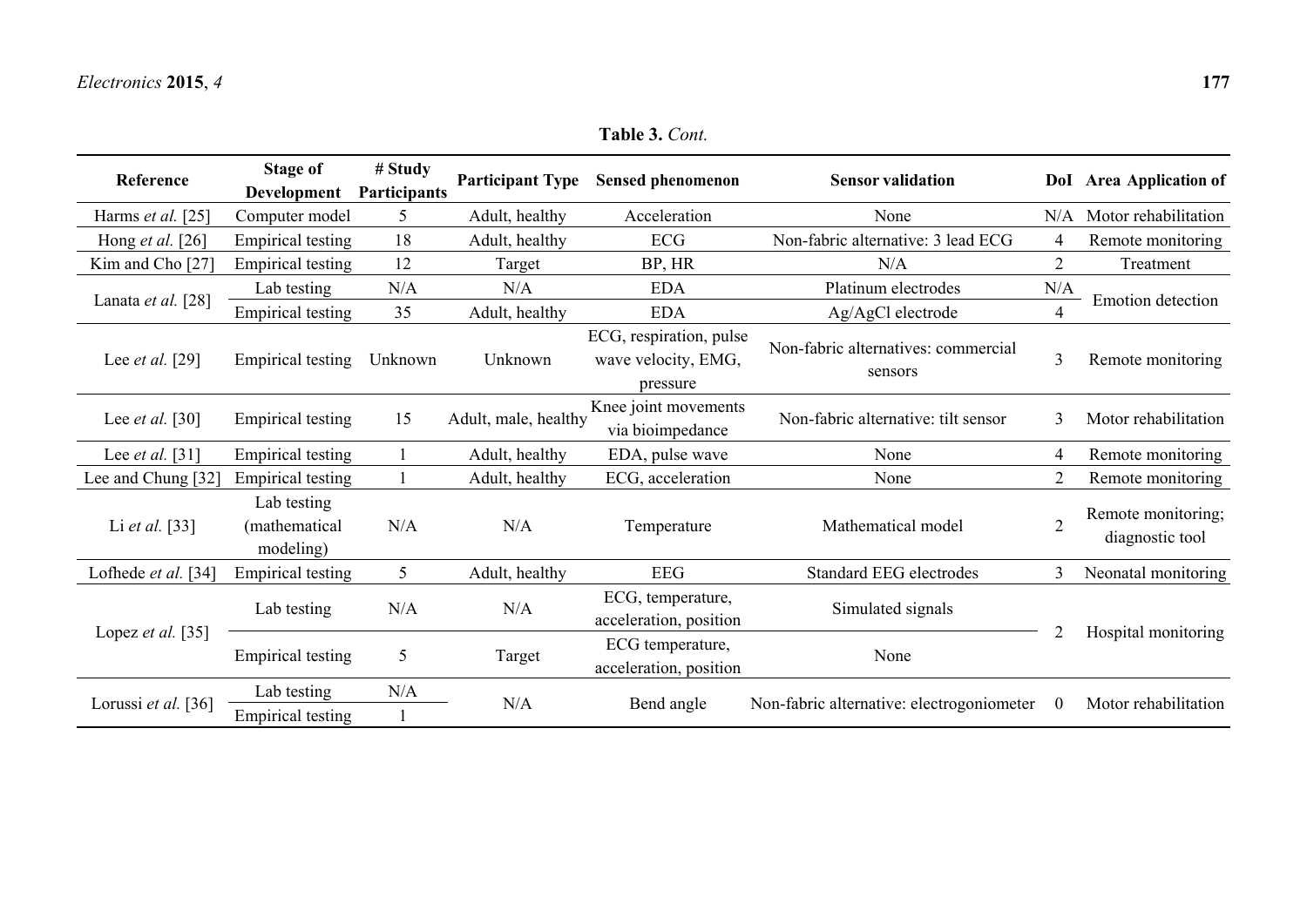| Reference              | Stage of<br>Development    | # Study<br>Participants | <b>Participant Type</b>            | <b>Sensed phenomenon</b>                          | <b>Sensor validation</b>                                                 |                | DoI Area Application of |
|------------------------|----------------------------|-------------------------|------------------------------------|---------------------------------------------------|--------------------------------------------------------------------------|----------------|-------------------------|
| Marquez et al. [37]    | <b>Empirical testing</b>   | 3                       | Adult, male, healthy               | Bioimpedance                                      | Gold standard: clinical bioimpedance<br>spectrometer                     | 3              | Remote monitoring       |
| Preece et al. [38]     | Empirical testing          | 20                      | Adult, healthy                     | Strain                                            | Non-fabric alternative: AMTI force<br>platforms                          | 4              | Motor rehabilitation    |
|                        | Lab testing                |                         | N/A                                | Posture                                           | Non-fabric alternative: "traditional" ECG N/A                            |                | General e-textiles      |
| Di Renzo et al. [39]   | <b>Empirical testing</b>   | N/A                     | Target                             | (no further details provided)<br>ECG, respiration |                                                                          | 4              |                         |
| Schwarz et al. [40]    | Lab testing                | N/A                     | N/A                                | Electroconductivity                               | Mathematical model                                                       | N/A            | General e-textile       |
| Shu <i>et al.</i> [41] | <b>Empirical testing</b>   | 8                       | Adult, male, healthy<br>$&$ Target | Pressure                                          | Gold standard: force platform;<br>commercial in-sole pressure system     | 4              | Hospital monitoring     |
| Song et al. [42]       | <b>Empirical testing</b>   | $\overline{3}$          | Adult, healthy                     | ECG                                               | None                                                                     | 3              | Healthcare: general     |
| Tormene et al. [43]    | Empirical testing          |                         | Adult, male, healthy               | Strain                                            | Non-fabric alternative: triaxial<br>accelerometer & magnetometer         | 4              | Motor rehabilitation    |
| Vuorela et al. [44]    | Empirical testing          |                         | Adult, healthy                     | ECG, respiration                                  | Gold standard: pneumotachograph;<br>clinical ECG (# leads not specified) | $\overline{2}$ | Remote monitoring       |
| Yamada et al. [45]     | Lab & empirical<br>testing |                         | N/A                                | Strain                                            | None                                                                     |                | Motor rehabilitation    |
| Zhang et al. $[46]$    | Lab testing                | N/A                     | N/A                                | ECG, respiration, $SpO2$                          | Signal database, lung simulator & patient<br>simulator                   | $\mathfrak{D}$ |                         |
|                        | <b>Empirical testing</b>   | 15                      | Adult, male, healthy               | Respiration                                       | Gold standard: clinical ventilator tester                                |                | Remote monitoring       |
|                        | Empirical testing          | 10                      | Adult, male, healthy               | <b>ECG</b>                                        | Non-fabric alternative: Polar HR monitor                                 |                |                         |
| Zheng et al. [47]      | Lab testing                | N/A                     | N/A                                | Power                                             | Conventional discharge policies                                          |                | General e-textiles      |
| Zysset et al. [48]     | <b>Empirical testing</b>   | N/A                     | N/A                                | Temperature,<br>acceleration                      | None                                                                     | 3              | General e-textiles      |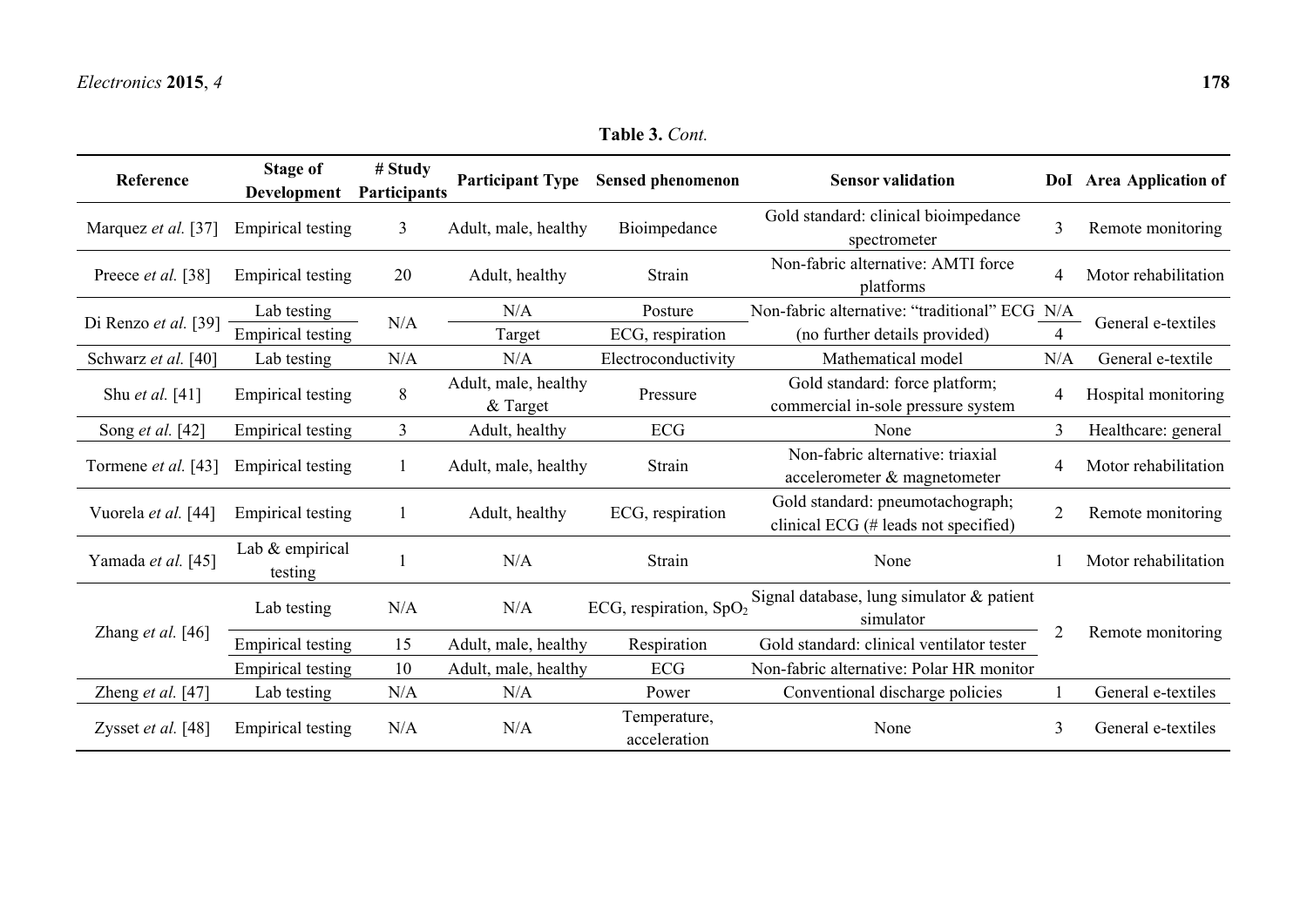A variety of physiological and behavioral measurements, relevant to clinical rehabilitation, have been enabled through the integration of sensors within a fabric substrate. Some sensors, such as electrocardiogram (ECG) electrodes, are commonly used and the degree of integration is such that an acceptable quality signal is possible from what looks and feels like simple fabric. Other sensors are in their infancy, little more than proof-of-concept, and are therefore often as bulky and obtrusive as their standard non-textile counterparts. The results of our search are presented below by the phenomenon measured. Each of the ensuing sections follows a common format: introduction to the phenomenon of interest, current measurement practice, textile innovations, and, merits and limitations of the current textile technology. The review closes with some recommendations for future research. Figure 1 summarizes the number of studies appraised by phenomenon (horizontal axis) and degree of integration (shading).



**Figure 1.** Summary of the reviewed studies by phenomenon measured (horizontal axis) and degree of textile integration (shading of the stacked bars).

# *3.1. Electrocardiogram (ECG)*

## 3.1.1. Phenomenological Background

The heart continuously circulates blood throughout blood vessels of the entire cardiovascular system by means of systematic muscular contractions. A specialized group of pacemaker cells known as the sinoatrial node (SA node) spontaneously generates rhythmic electrical impulses that initiate myocyte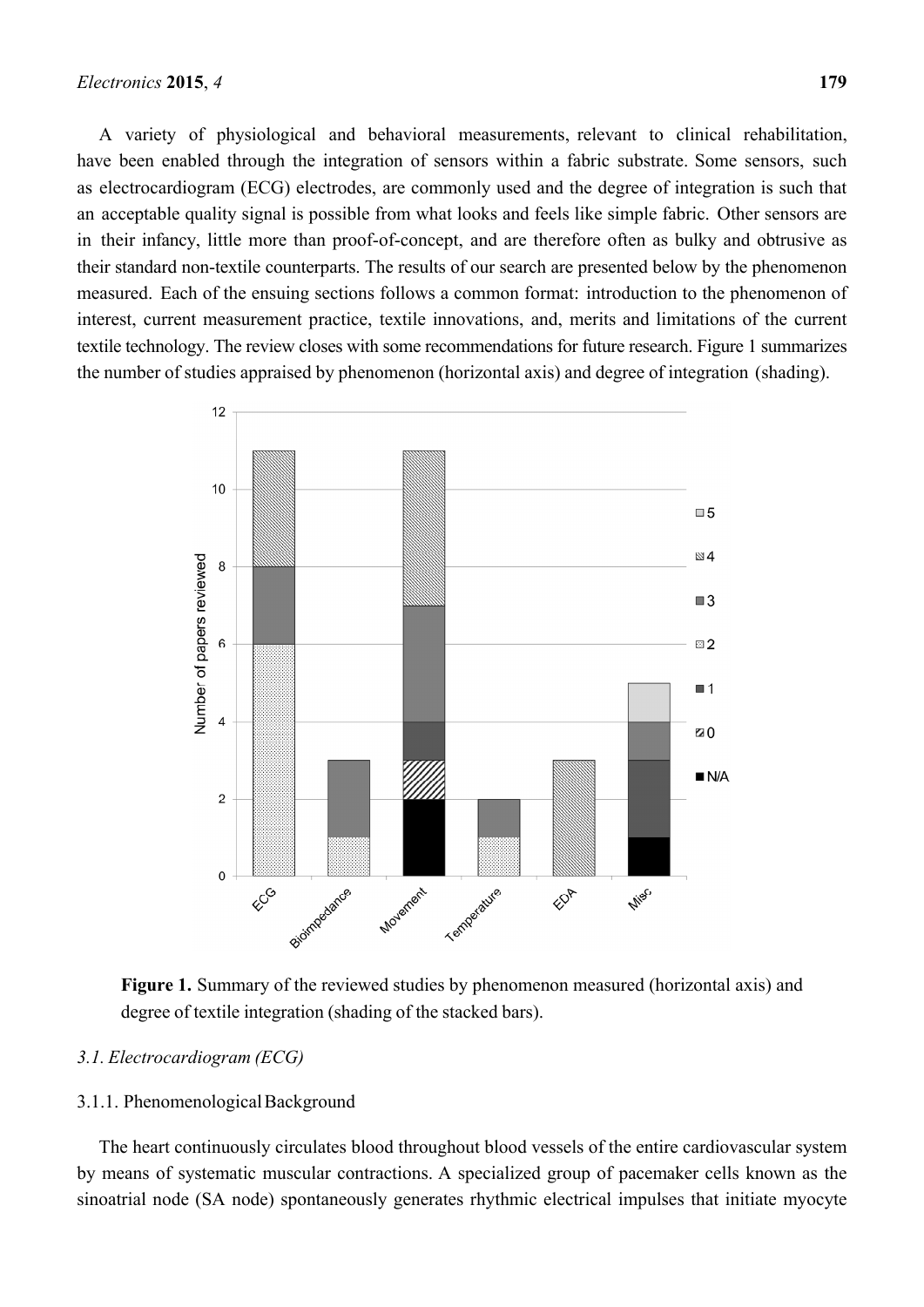contraction [49]. Heart rate (HR) is determined by the firing rate of the SA node, which spreads the electrical signal in the form of cell membrane depolarization events throughout the atrium. Upon reaching the atrioventricular node (AV node), the depolarization wave then propagates to the ventricles. The contraction of the heart muscle creates a pressure gradient that ejects blood throughout the body.

The SA node is innervated by both sympathetic and parasympathetic nervous system fibers and coordinates efferent responses that meet the body's variable metabolic demands and mediate responses to physiological stress. Stress-induced sympathetic stimulation is known to increase the firing rate of electrical signals in the SA node whereas "rest and digest" parasympathetic activity is known to decrease SA node activity. Conditions where heart rate is too fast, too slow, or irregular are known as arrhythmias. Heart rate variability (HRV), specifically, refers to beat-to-beat variations in the interval between heartbeats and may be used diagnostically in patients post-myocardial infarction [50].

## 3.1.2. Current Practice

Methods of heart rate measurement involve detection of cardiac pulse and frequency, as signified by periodic physiological changes. A tactile palpation of the pulse may be used clinically to determine HR, but many other technologies provide detailed recordings of various circulatory system characteristics.

In electrocardiography (ECG), electrical potential impulses initiated by the SA node are conducted by ionic currents and detected by electrodes on the skin's surface. Traditionally, an electrolyte solution is applied between the electrode and the skin to facilitate the conversion of ionic currents into electrical currents by oxidation-reduction reactions [51]. Each cardiac cycle reveals typical waves of depolarization and repolarization that are used to calculate the frequency of heart muscle contractions. Typically the normal-to-normal (NN) interval is used to measure heart rate, which refers to the time interval between successive sinus node depolarizations.

Electrodes are positioned on either side of the heart in pairs and conventionally require a conducting gel. Figure 2 depicts an electrical model of a wet electrode-skin interface [52]. In this model, *Vh*,*Re* and *Ce* are the half-cell potential of the electrode (dependent on type of material), its resistance and its capacitance.  $R_g$  is the effective resistance of the gel;  $V_s$  is the potential due to the semi-permeability of the stratum corneum, the top layer of the epidermis; *Rs* and *Cs* are the resistance and capacitance of the epidermal layer and  $R_d$  is the resistance of the deeper skin layers. While the number of electrodes may vary, 12-lead ECG monitoring is typically accepted as the "gold standard" in arrhythmia diagnosis[53]. Classic ECG monitoring requires that the patient remain stationary in the supine position and is thus not conducive to continuous ambulatory monitoring. Wearable Holter devices facilitate long-term and ambulatory monitoring of general wellness, sport, sleep, and numerous heart irregularities, often providing data for heart rate variability analyses [18,19,39].

The balancing actions of both sympathetic and parasympathetic branches of the ANS are represented in measurements of heart rate. Moreover, changes in heart rate may demonstrate arousal in the sympathetic or parasympathetic nervous system. It may also be possible for ECG to distinguish the contributions of both ANS branches by detecting different frequencies [54]. Heart rate variability (HRV), therefore, can be used as an indicator of specific physiological or emotional changes [55].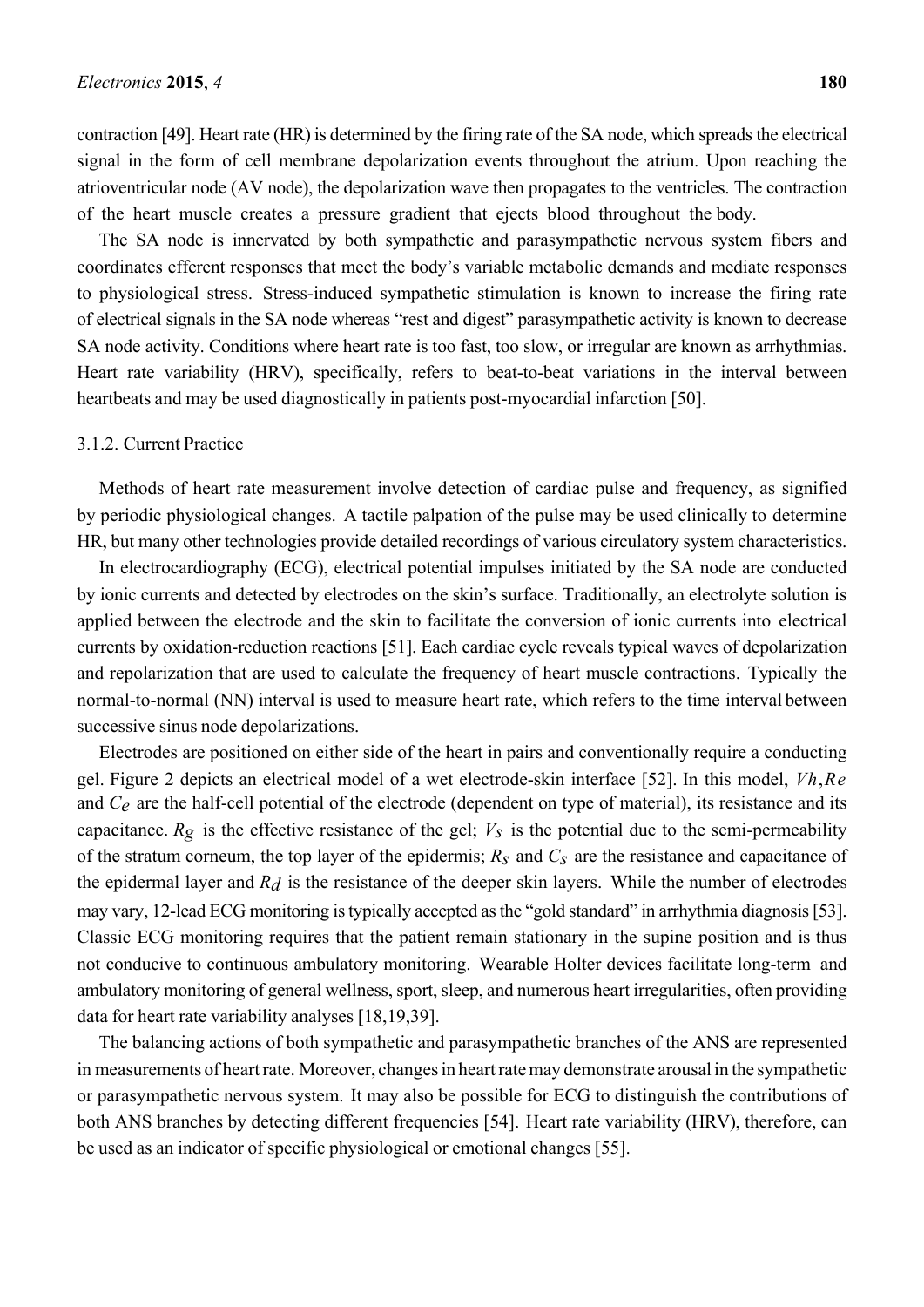## 3.1.3. Textile Innovations

## 3.1.3.1. Sensor development

ECG is typically detected in a clinical setting using pre-gelled electrodes (Ag/AgCl) attached by adhesive to the skin. Textile electrodes, in contrast, are usually composed of conductive threads woven directly into fabric or by applying a metallic conductive coating to conventional fabrics. Both gelled and ungelled textile electrodes have been proposed. Gel-based electrodes are said to have better signal quality [56,35], while gel-free electrodes have been touted as being more comfortable and less irritating over time [57].





Recent advancements in signal processing techniques, electrode specifications, and garment design have attempted to reduce the disparity between the two signals.

# Improving fabric-based ECG signals

Lee and Chung [32] addressed common signal quality issues with textile electrodes during activity (walking and running) by using adaptive filtering techniques. Data from an on-board three-axis accelerometer were used to remove motion artifact, resulting in improved ECG signal quality, although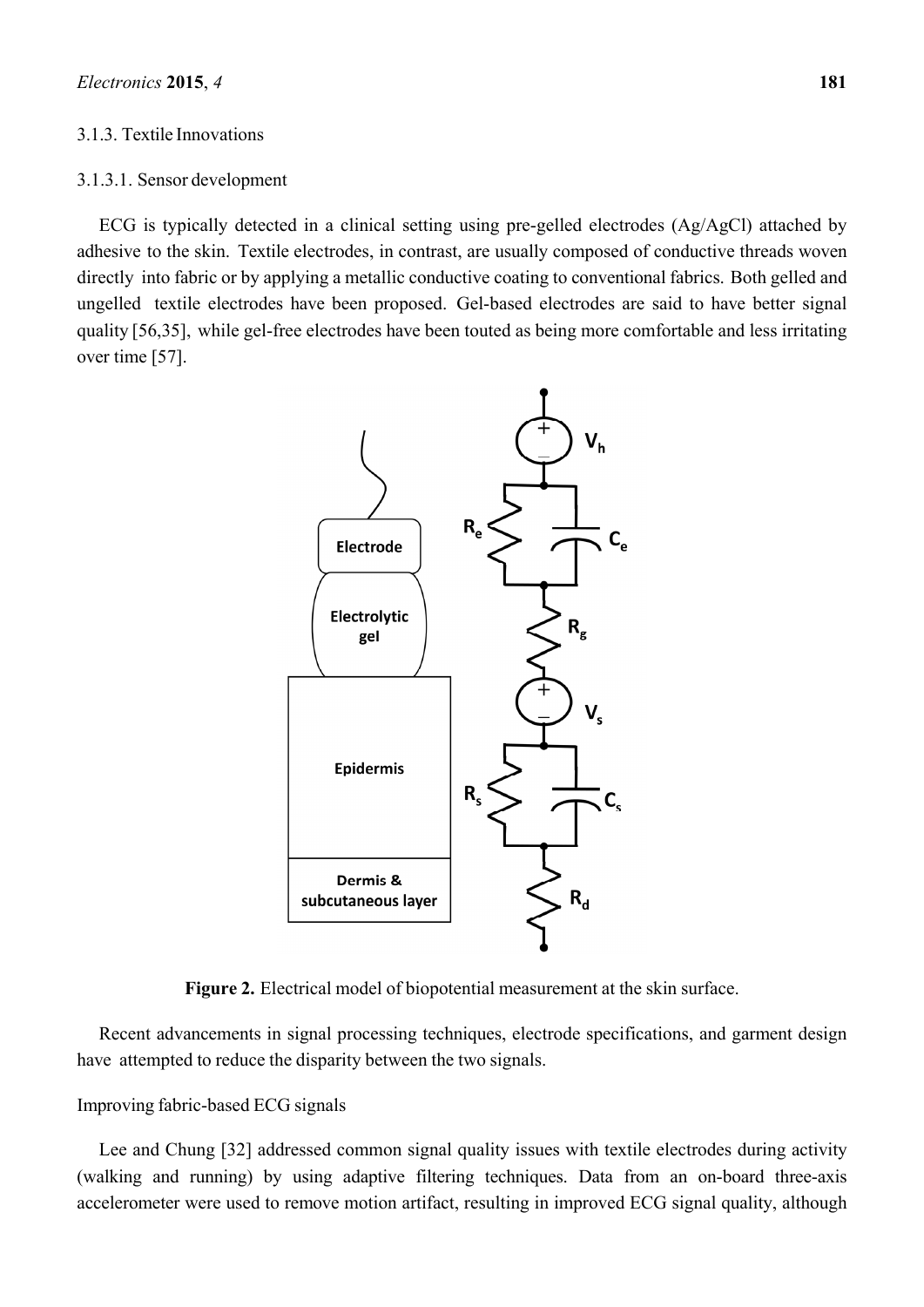observations were based primarily on visual inspection of the signals. Similarly, the accelerometer signals were used as a measure of physical activity, but the ability to distinguish between rest, walking, and running was not verified quantitatively. In a subsequent experiment, Hong *et al.* [26] presented a quantitative comparison of their single-lead fabric-based ECG with a conventional 3-lead system for treadmill walking/running at variable speeds (3 km/h, 6 km/h, and 9 km/h). In an experiment with 18 healthy adult male participants, the authors found high correlations between the two systems on all measures, including HRV (>0.96), R-peak detection, and wave duration, suggesting the suitability of fabric-based ECG for ambulatory monitoring.

#### PVDF

Lee *et al.* [29] turned to sensor design, exploring a different type of sensor for physiological measurement, namely polyvinylidene fluoride (PVDF) thin films, which change their electrical properties in response to applied physical stress. The authors investigated the use of PVDF and thermoplastic polyurethane (TPU) hybrids to measure respiration, ECG, pulse wave velocity, and muscle activity, among other signals. Qualitative results were presented for a number of experiments with different sensors, but ECG signals from PVDF sensors appeared similar to those obtained from standard Ag/AgCl electrodes. Baek *et al.* [17] also employed PVDF sensors to measure the ballistocardiogram (BCG; a measure of the ballistic force caused by the ejection of blood from the heart during the cardiac cycle) in an office chair designed for unconstrained health monitoring during daily activities.

## Active electrodes

In addition to using redundant PVDF sensors, Baek *et al.* [17] sought to improve ECG signal acquisition by using active electrodes, which have high input impedance and perform signal amplification as close to the sensor as possible. The authors quantitatively compared the results from ECG measurements through a driven-capacitive-ground circuit (composed of two active electrodes embedded in the back rest of an office chair and a single fabric-based electrode in the seat) to those using a conventional ECG measurement system, reporting mean beat-to-beat errors of less than 3.0%. Similarly, Zhang *et al.* [46] proposed a shirt with three integrated active Ag/AgCl button electrodes for single-lead ECG monitoring. In an offline analysis with 10 adult male participants, ECG signals from the sensing shirt were compared with those from a commercially available HR monitor (Polar Electro, Finland). Good agreement between textile HR estimates and Polar reference measurements (mean difference of 0.24 beats per minute [46]) was achieved. Both Baek *et al.* [17] and Zhang *et al.* [46] reported accurate QRS detection using their textile systems.

#### Improving skin-electrode interface

Several advancements have also been made in garment design and fit to improve skin-electrode contact and hence signal quality, as well as to reduce motion artifact during ambulatory monitoring of ECG. Focusing specifically on the properties of jacquard woven electrodes, Song *et al.* [42] argued that woven textiles can be manufactured more easily and consistently than knits, and with more uniform properties. However, the jacquard woven electrodes were not quantitatively compared to either knits or standard Ag/AgCl electrodes. The authors compared different weaves and concluded that woven electrodes with a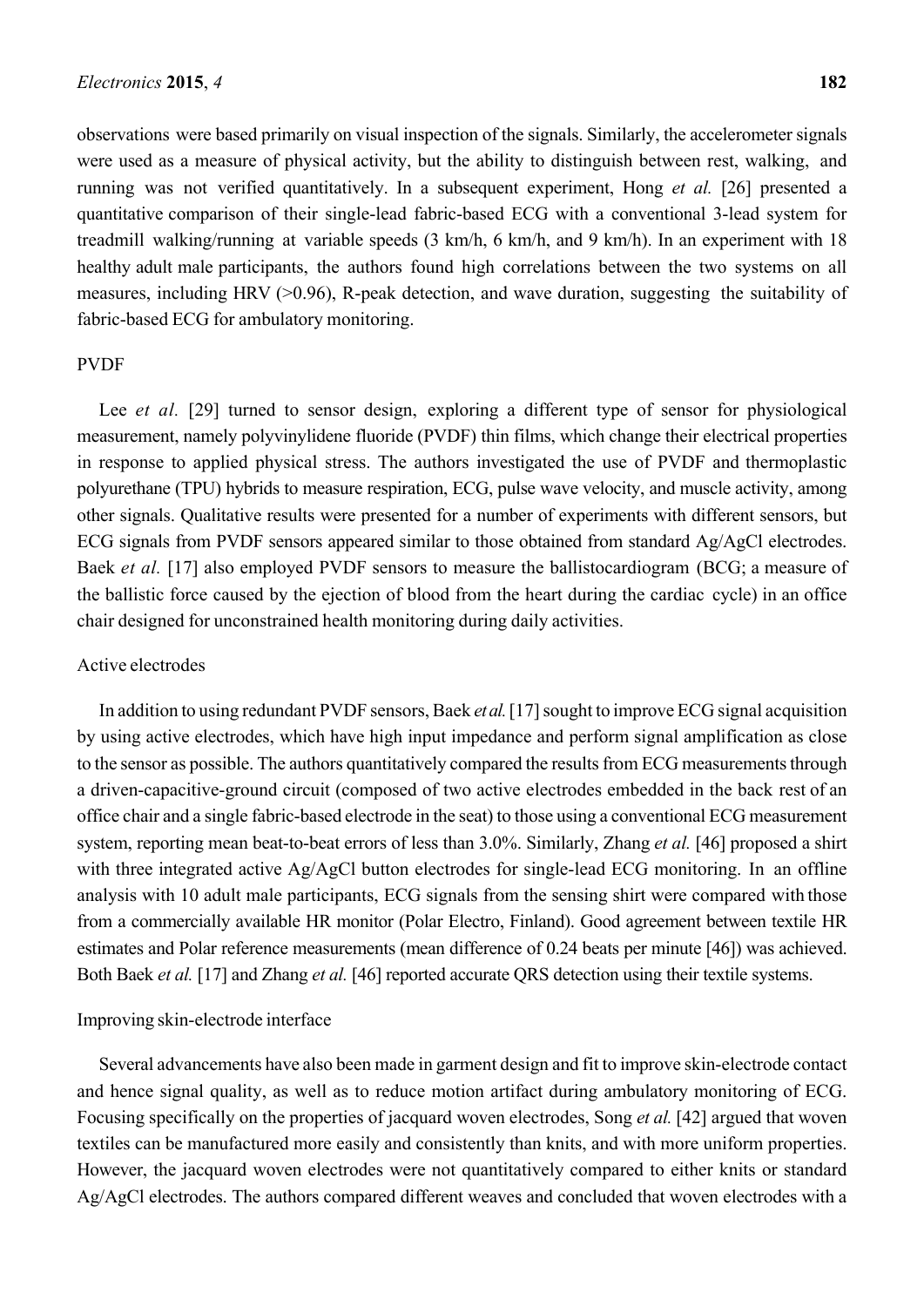reduced number of conductive warp yarns and conductive paste between connections provide the best signal-to-noise ratio. In contrast, Cho *et al.* [19] investigated several different garment designs to decrease motion artifact of ECG electrodes in a knit shirt, relying on the convex shape of the embroidered electrodes and the proximity of the electrodes to the body as facilitated by the stretchable knit. Their different garment designs involved lines of less elastic fabric (8% polyurethane *vs.* 20% in the rest of the garment) in various configurations to stabilize the shirt. The authors concluded that the cross-type garment, with lines of stiffer fabric in a cross shape over the heart, offered the smallest displacement of the textile electrodes during prescribed movements and the best signal to noise ratio during a 5 min. walking task.

### Sensing shirt/belt for sleep measurements

In several independent studies, wearable ECG has been investigated for use in sleep disorder diagnosis. The current standard in sleep disorder diagnosis and assessment is polysomnography (PSG), which requires multiple sensors (EEG, ECG, EMG, and respiration, among others) and expert interpretation. With an interest in home-based sleep monitoring, several groups have investigated the possibility of reducing the sleep parameters to heart rate variability alone [18,58], or ECG in combination with a respiration signal [15]. Using a previously validated smart shirt (www.smartex.it) equipped with e-textile ECG sensors, Bianchi *et al.* [18] investigated the possibility of assessing sleep quality using ECG alone. Using signals from a database, authors were able to detect apnea events with accuracies greater than 86% using several features of the ECG waveform. Although the implications for textile sensing were promising, comparisons between textile sensing and standard PSG were not disclosed. Seeking a simple method to detect apnea and hypopnea in at-risk patients, Adnane *et al.* [15] used a cardiorespiratory monitoring belt containing conductive fabric electrodes for ECG and PVDF thin films for respiration. The authors presented results from a single subject, demonstrating the ability of the system to detect apnea/hypopnea events using a ratio of the low and high frequency components of the respiration signal (similar to HRV).

## Monitoring

There has also been interest in wearable technology and fabric-based sensors that provide patient comfort and ease of movement within a hospital-based environment. In this context, mobility is less important since patients generally move within a specific area, and health care professionals expect a higher signal quality than that currently attainable in mobile applications. The user interface is especially critical in a hospital environment to support workflow and minimize errors [35]. Lopez *et al.* [35] presented a system overview of an in-hospital patient monitoring system, termed LOBIN. The system included a wireless monitoring system, data acquisition and processing, and indoor location awareness for multiple patients. The authors reported unit tests of the individual components in a laboratory and systems integration tests in a hospital environment with cardiac patients. The system measured a variety of signals including ECG, respiration, and temperature, but only the electrodes for ECG were textile-based. Unfortunately, textile results were purely qualitative. The authors acknowledged that signal quality and robustness to motion were improved by the use of a conductive substance on the electrodes (water or gel), although these were prone to dry out over time.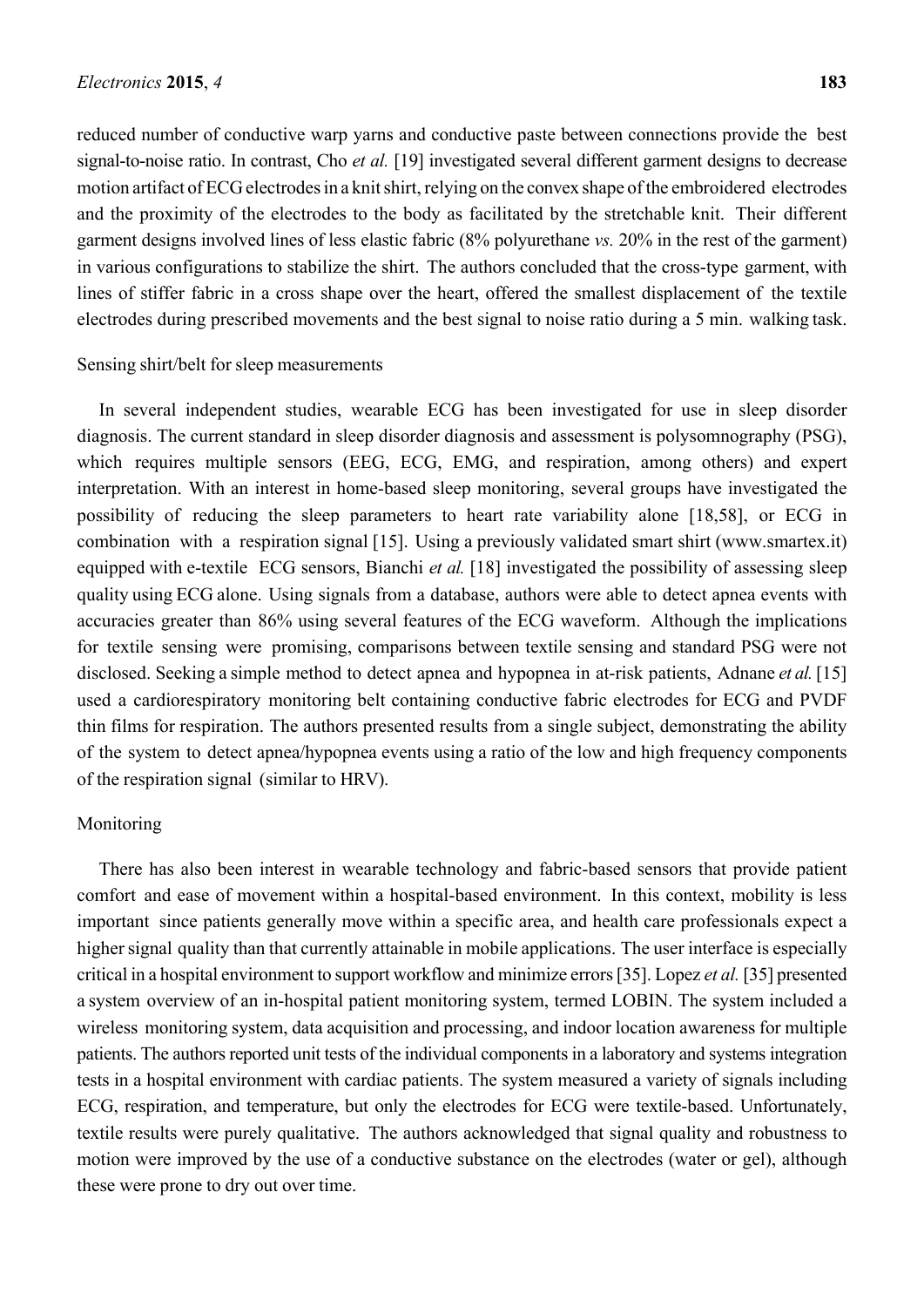## 3.1.4. Merits and Limitations

In commercial applications, fabric-based HR monitoring technology has been available in relatively inexpensive sports bras and chest belts from companies like Lululemon (www.lululemon.com) and Adidas (www.adidas.com), with a focus on personal feedback during training activities. E-textile ECG sensors may be able to fill the gap between commercial technologies (which often only display heart rate and possibly respiration rate to the user), and clinical systems (which are time consuming to apply and generally require an expert for placement of the electrodes and/or analysis of the results). Unfortunately many of the ECG systems mentioned here do away with feedback entirely and the results are intended to be sent directly to a clinician or health care professional for interpretation.

Rather than trying to replicate clinical testing or results, some researchers [18,15] have focused on deriving acceptable quality signals from body worn e-textile sensors for practical monitoring and diagnosis. By producing tools capable of screening and monitoring as opposed to a definitive diagnosis, researchers have been able to reduce the multiplicity of necessary sensors or electrodes, alleviating the burden on the user and perhaps minimizing the need for highly trained personnel for simple screening and monitoring applications.

Although applications in home or ambulatory monitoring generally do not require medical grade signals, textile measurements would be more meaningful upon contextualization against a gold standard. In many cases, textile ECG electrodes have only been assessed qualitatively, primarily via visual inspection of ECG waveforms [15,19,29,32,35].

## *3.2. Bioimpedance*

#### 3.2.1. Phenomenological Background

Bioimpedance is the opposition of current flow through biological tissue. In particular, cell membranes act as high impedance (*i.e.*, capacitance) insulators at DC and low frequency currents. As a result, ions flow exclusively through extracellular space and thus the associated impedance is largely resistive [59]. Generally, the greater the cell concentration, the higher the low frequency impedance. High frequency currents on the other hand pass through cell membranes, and thus the ensuing impedance is a combination of capacitance and resistance, reflecting both intra- and extracellular conductivity [60]. Bioimpedance is thus frequency-dependent. In the simplest model of tissue impedance, ion-rich extracellular and intracellular spaces are represented as separate resistors while cell membranes are depicted as a capacitor, as shown in Figure 3. The human body can be modeled as five cylindrical conductors (2 arms, 2 legs and trunk) [61] each with its own segmental impedance.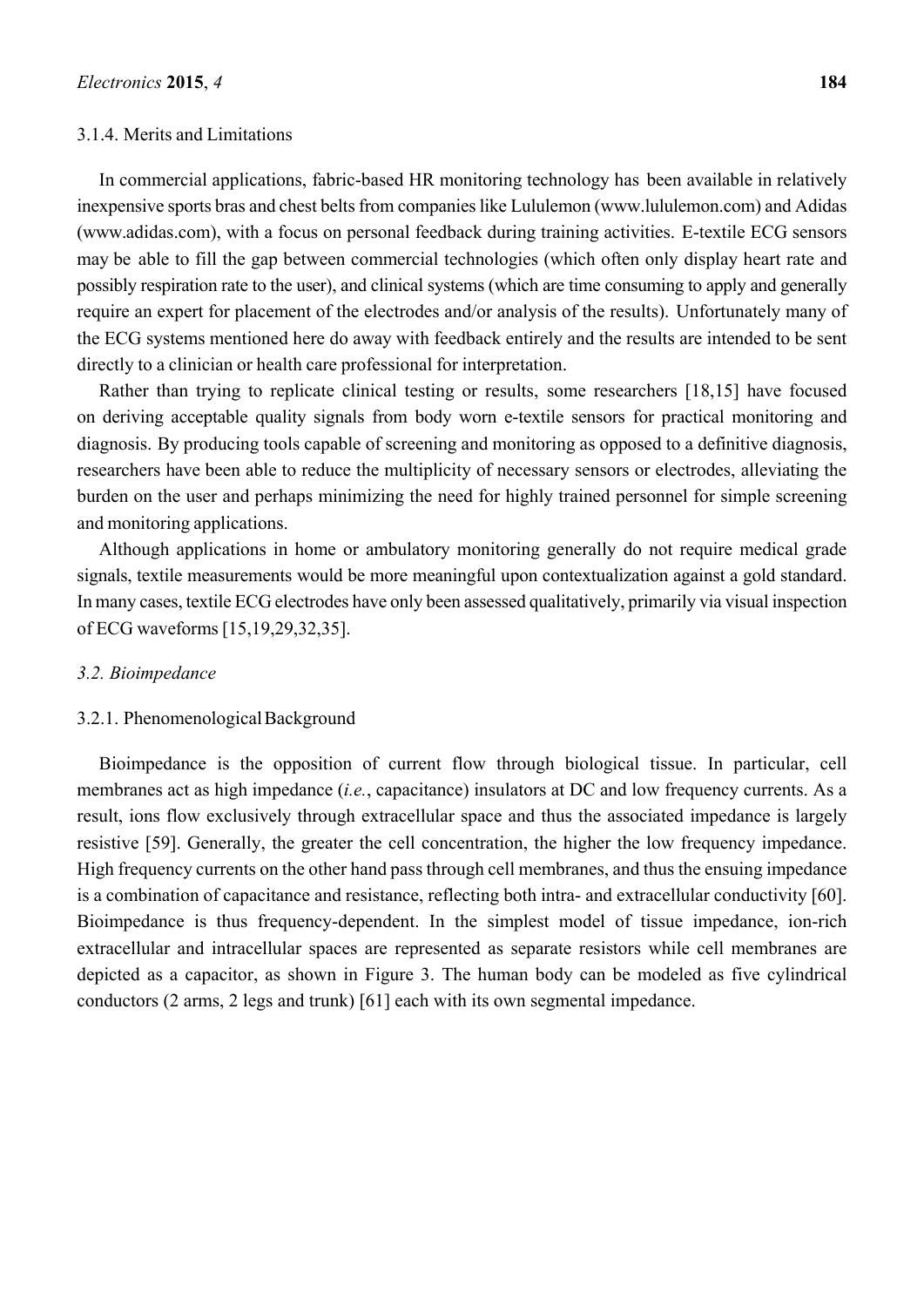

**Figure 3.** Tetrapolar measurement of tissue impedance (**left**); and equivalent electric circuit model (**right**).

#### 3.2.2. Current Practice

The aforementioned biochemical currents in body tissue can be generated by or transformed into electrical currents in metallic conductors via electrodes and an accompanying electrolyte [62]. Given that its DC potential is relatively independent of DC current flow, the silver–silver chloride (Ag/AgCl) electrode is preferred in many clinical applications.

Conventional bioimpedance measurement deploys a tetrapolar arrangement of pre-gelled electrodes, where current is delivered through two drive electrodes and voltage is measured via two sensing electrodes (Figure 3). With this configuration, the impedances of the drive electrodes do not factor into the voltage measurement. The location of drive and sensing electrodes varies with different bioimpedance analysis (BIA) methods. For whole-body impedance, the drive and sensing electrodes are co-located on the hand and foot [61]. For segmental BIA (separately estimating appendicular and trunk bioimpedances), the current drive electrodes are situated on the right hand and foot, while the sensing electrodes are placed over the shoulders, clavicle, left elbow and wrist, and, right ankle and thigh [63]. Localized BIA, which aims to detect changes in soft tissue hydration and cell membrane integrity in a specific area of the body, situates electrodes over the segment of interest [64].

Bioimpedance measurements are typically made with an AC drive current. Single-frequency BIA typically uses a 50 kHz current. Multi-frequency BIA deploys a small set of frequencies while bioelectric spectroscopy sweeps through a wide range of frequencies [60].

The measured impedance values can be used to estimate total body water, intracellular and extracellular fluid volumes, fat free mass, and body cell mass [60]. These estimates can be useful for body composition analysis [65], assessing pulmonary function [66], and monitoring nutritional status of patients undergoing hemodialysis [67,68], among other applications.

## 3.2.3. Textile Innovations

Textile-based bioimpedance measures have focused on body composition [24,37] and segmental volume estimation [23,44]. Hannikainen *et al.* [24] proposed a total body water estimate using textile electrodes (material not disclosed), each connected by conductive yarn to a metallic snap fastener. The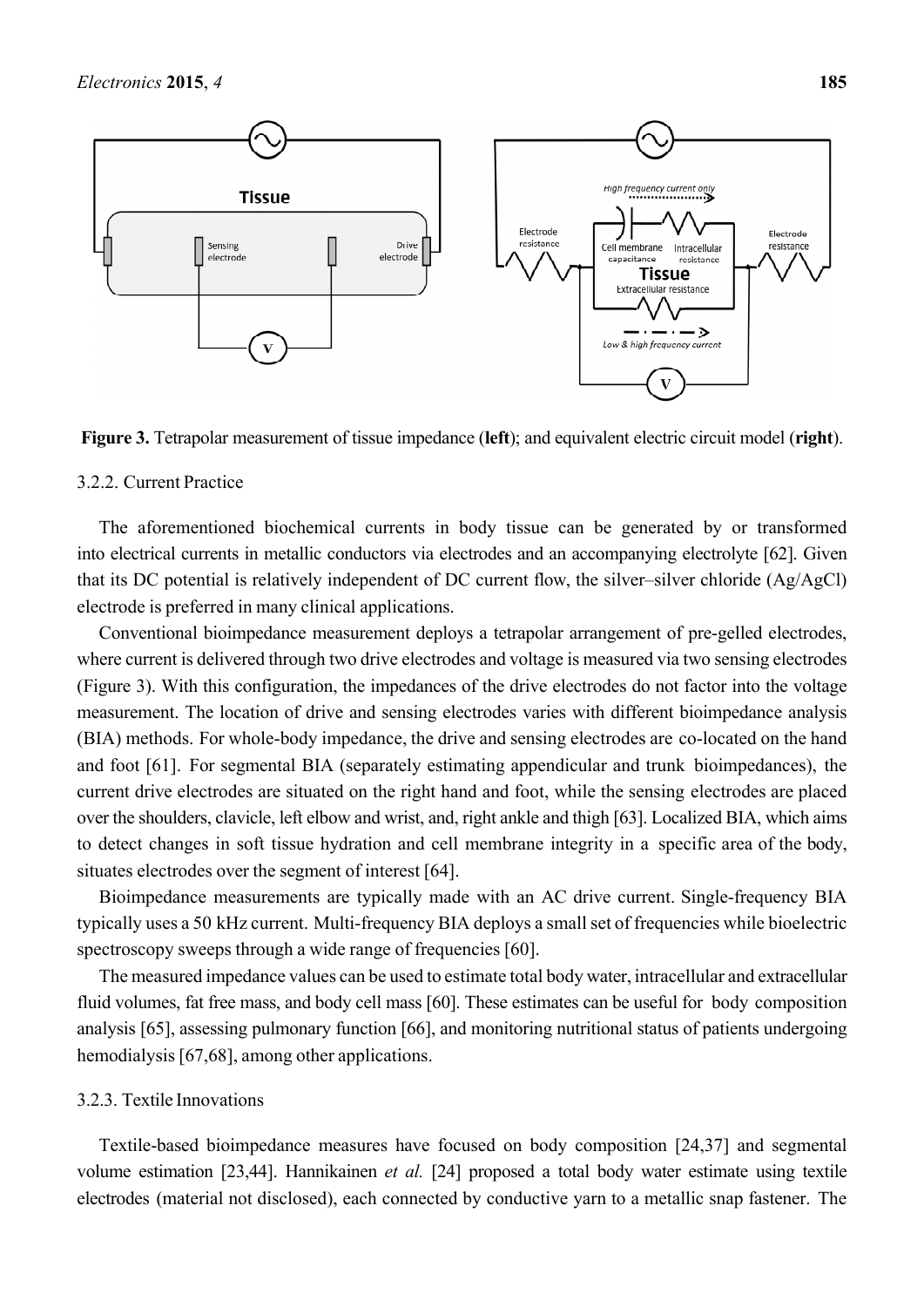electrodes were sewn into elastic bands, which were worn around the user's wrist and ankle. With this tetrapolar configuration, the authors made multifrequency (5 to 50 kHz) impedance recordings during walking, cycling and running in nine participants. Although they did not validate their measurements against a clinical gold standard, the authors qualitatively demonstrated the ability to track changes in total body water levels during exercise conditions.

In a more rigorous quantitative study, Marquez *et al*. [37] estimated 8 body composition parameters in 3 male subjects using "textrodes" made from silver-plated, stretchable and highly conductive knitted fabric (78% polyamide, 22% elastomer; plated with 99% conductive silver) layered with a thin foam and an outer knit fabric to improve surface contact. Like Hannikainen *et al.*, Marquez *et al.* also invoked a hand-foot tetrapolar arrangement, but swept through a broader range of frequencies (3 to 500 kHz) and validated their textrode measures against those of traditional Ag/AgCl electrodes. Encouragingly, Marquez *et al.* found that body composition estimates obtained from textrode-measured impedances were not statistically different than those derived via traditional metal electrodes.

As in body composition analysis, there have also been advances in impedance-based segmental volume estimation using textile electrodes. Vuorela *et al*. [44] created 225 mm2 square-shaped textile electrodes from conductive silver yarn. Deploying a tetrapolar configuration, they qualitatively compared bioimpedance-based estimates of thoracic volume to those obtained with a pneumotachograph, during quiet sitting, arm swinging and light exercise. The authors qualitatively ascertained a maximum difference of 50 mL in tidal volume estimates between the two methods. Turning to the lower extremity, Goy *et al.* [23] systematically investigated the utility of five different conductive textile materials (formed into 2 cm  $\times$  21 cm surface electrodes) for impedance-based estimation of blood volume changes, both in vitro (agar-agar synthetic skin) and in 5 healthy volunteers. Compared to standard Ag/AgCl electrodes, Goy *et al*. obtained the strongest signal via two-way stretch knit fabric made of silver coated nylon/elastomer thread (76% nylon, 24% elastic fibre; 100% Ag coating) and deemed textile electrodes as suitable for lower extremity venous occlusion plethysomography.

## 3.2.4. Merits and Limitations

Although textile electrodes have historically had signal quality issues due to poor skin contact resulting in an increased sensitivity to disturbances [44], recent advances in electrode characteristics and garment design have improved signal quality [37]. Similarly, wearability and data quality have advanced from contradictory bioimpedance measures using a jogging suit with bulky attachments for electronic components [24] to a streamlined system of textile electrode-bearing wrist and ankle straps, which yield impedance-based body composition parameters comparable in value to those derived via standard methods [37].

While it is possible to measure changes in total body water, fat-free body mass, or respiration rate with compelling accuracies (compared to clinical gold standards) using bio-impedance analysis, it is not possible to obtain absolute values. Further research is needed in particular with clinical populations (e.g., hemodialysis patients) to verify results obtained from healthy volunteers.

Finally, some lingering technical challenges seem apparent. Hannikainen *et al.* did not explain suspect findings for both cycling and walking conditions while Vuorela *et al.* vaguely alluded to data loss due to instrumentation "malfunction" during longer-term recordings. Goy *et al.* reported that to avoid errors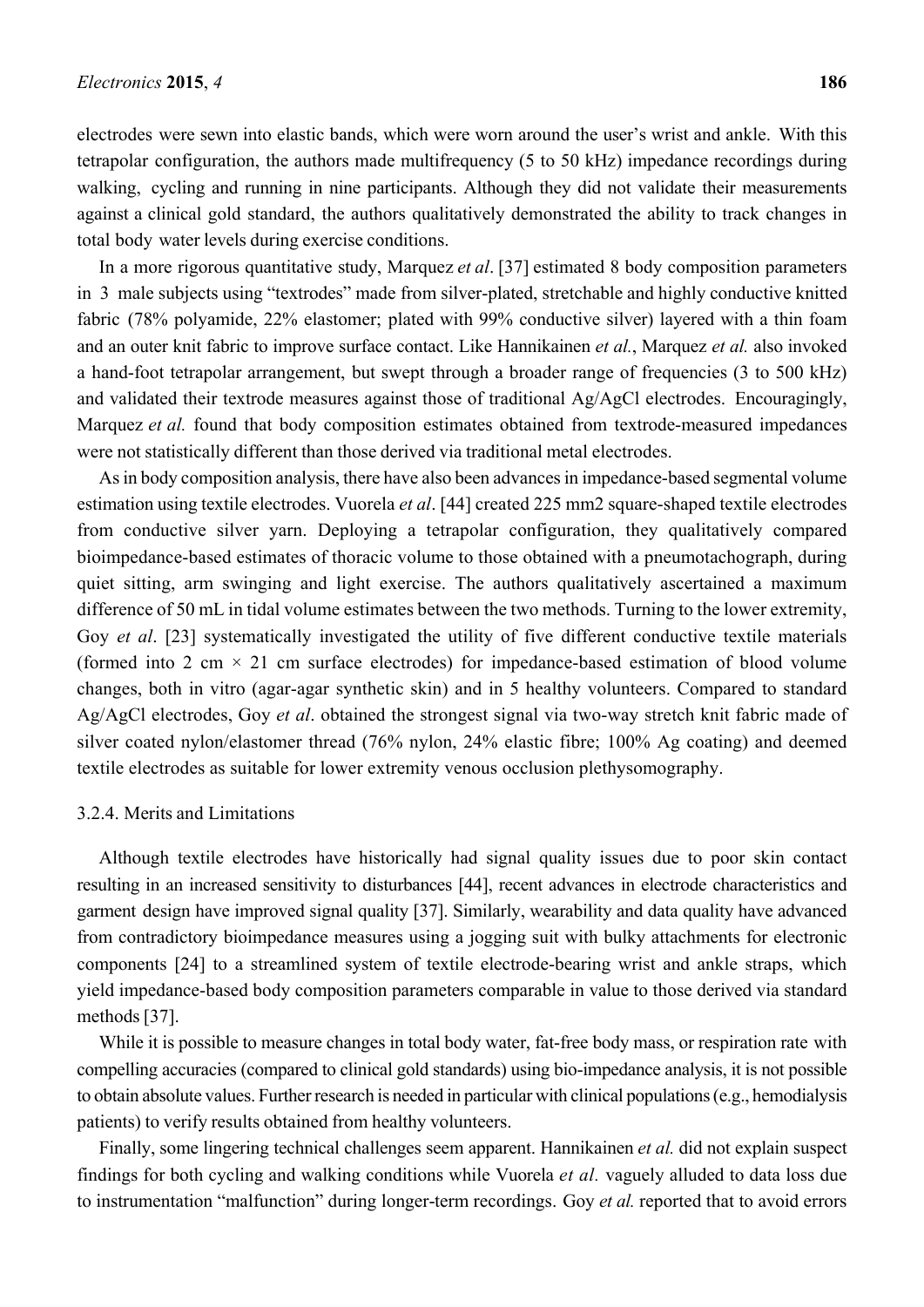due to instabilities of the polarization potential, the textile electrodes must rest on skin for 500 s prior to measurement, a constraint which may preclude practical clinical application.

#### *3.3. Movement and Posture*

## 3.3.1. Phenomological Background

Human movement is governed by the hierarchical control of the primary motor, premotor and supplemental motor cortices, basal ganglia, cerebellum, brainstem and spinal pattern generators, and modulated by feedback from the vestibular and sensory systems [69]. Likewise, postural maintenance integrates the control of higher brain centers (cerebellum and basal ganglia), brain stem and spinal cord with feedback from various sensory receptors to stabilize one's center-of-mass via muscle contractions [70]. The measurement of functional movement and posture can be informative in rehabilitation science and practice. For example, such quantification can reveal changes in movement performance due to development, injury, recovery, therapy or assistive technology. The measurement of movement can also be used to decode communicative intent in non-verbal individuals [71] and to predict adverse events, such as falls or loss of balance [72]. Long-term compliance to therapy, particularly in the community, may benefit from remote monitoring through wearable systems that sense movement. Such portable systems enable therapists to track the frequency and quality of exercises performed outside of a clinic environment.

## 3.3.2. Current Practice

While expensive multi-camera-based systems that track body markers, such as the VICON system, are the gold standard for quantifying movement and body position (kinematics), their use is generally restricted to a finite volume within an institutional setting [73]. Mobile applications often invoke a combination of accelerometers, gyroscopes and goniometers to achieve the same purpose, but these sensors are unable to detect postural changes.

In similar vein, the kinetic characterization of movement has relied on floor-embedded force plates, which have a high degree of accuracy and precision, but are limited in size and flexibility. In-shoe pressure-sensing systems offer more flexible measurement possibilities but are still costly and unless wireless, may require tethering the footwear to wearable data acquisition units. With fabric-based sensing, there is an opportunity to explore alternative mobile monitoring of movement for motor rehabilitation and assessment.

# 3.3.3. Textile Innovations

While accelerometers and gyroscopes are appropriate for ambulatory measurement of limb and body movements, they are typically deployed as rigid sensors on the body or sewn into textiles, rather than fully integrated into fabric [74]. Early textile-based movement sensors used various conductive [73] or optical fibers [75,76] to estimate joint angles or limb position, but were not wearable for physical activity.

Recent advancements in textile-based measurement of movement have come primarily from the development of conductive elastomer (CE) sensors. Lorussi *et al.* [77] present a CE electrogoniometer, realized by applying two thin CE films (1 mm thick) to each side of a flexible and inextensible substrate. Their mathematical model indicated that the angle estimation error within the normal physiological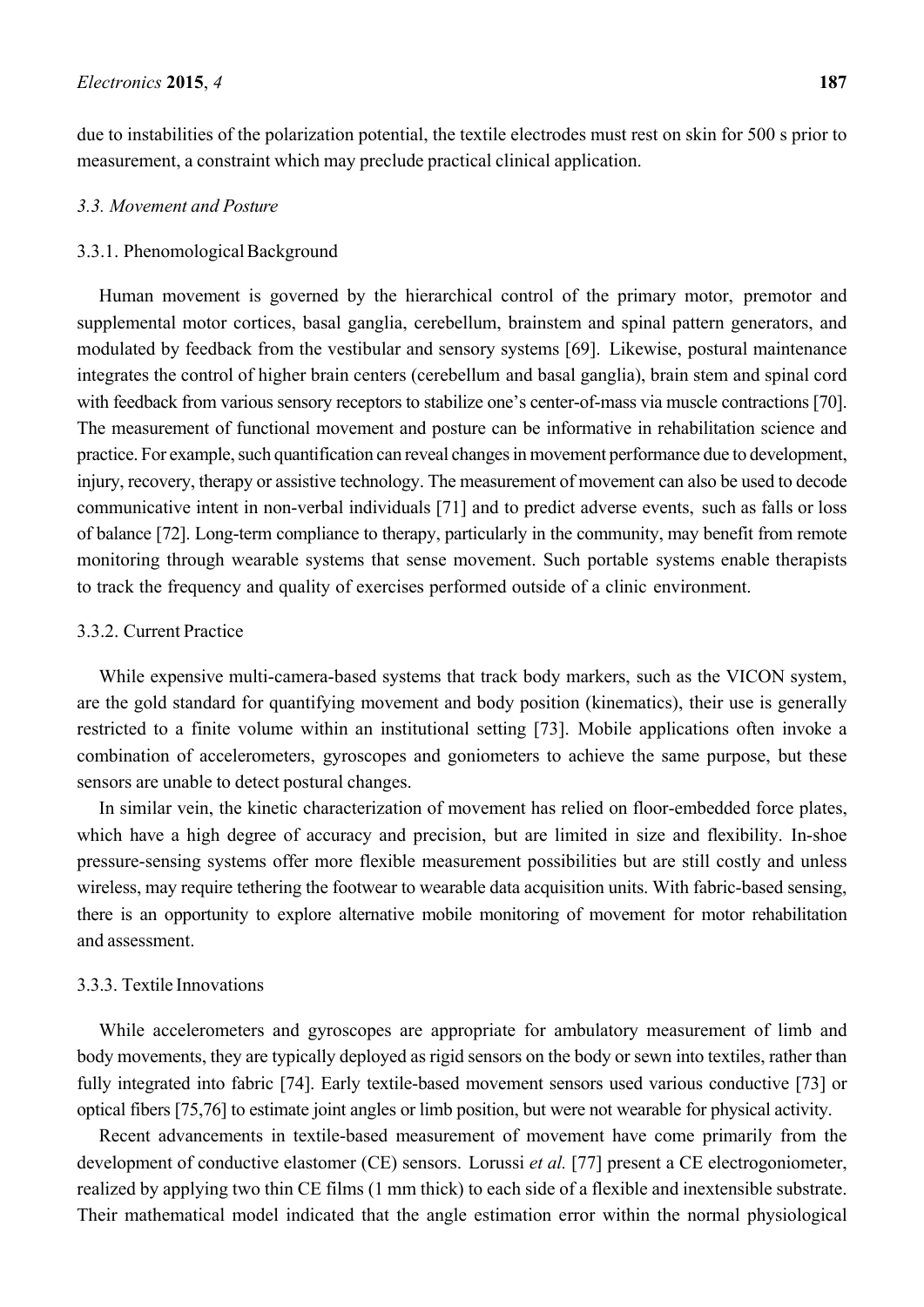range of bending is significantly reduced by the double layer configuration (<1% at a curvature of approximately 1 rad as opposed to approximately 3% with the single layer configuration). Although the substrate in this case was not fabric, Lorussi *et al.* [77] demonstrated that small, local deformations of the sensor do not significantly affect the overall angle measurement.

Lorussi *et al.* [36] subsequently employed the sensors on an extensible substrate—elastic woven cotton "Kinesio" tape capable of up to 40% elongation from its resting length. The final sensor consisted of three insulating layers of Kinesio tape and two CE sensing layers. Sensor readings were quantitatively compared to a traditional goniometer in lab tests as well as in a briefly described *in vivo* experiment measuring wrist flexion. In lab tests, predicted angles using CE sensors were generally within 1° of the imposed angle, as verified by the standard goniometer. Angles were not significantly different for small perturbations to local curvature.

Adopting a different manufacturing approach, Giorgino *et al.* [22] screen-printed 19 CE stretch sensors on a garment over the arm, shoulder, and chest areas to classify a specific set of upper limb postures (sagittal flexion, lateral abduction and external rotation of the shoulder) relevant to rehabilitation exercises. The study aimed at evaluating the contribution (measured by information gain [78]) of each sensor in order to inform optimization of sensor number and placement in later prototypes. Results predictably showed that sensors over locations with the most stretch during specific movements were most informative and that the information gain of each sensor depended on the exercise being performed. Nonetheless, information gain was consistent across the three subjects tested. Tormene *et al.* [43] later applied 13 similar sensors to the back of a fabric corset in superior-inferior and lateral directions to measure trunk motion in a single subject. While the sensors were not able to measure extension or lateral bending due to sensor buckling, for trunk flexion the fabric sensors correlated well with an accelerometer and magnetometer combination MEMS inertial sensor (Spearman's rank correlation coefficient = 0.88). Using a small training set of one example from each class (30, 60, 90 degrees of flexion), a strong level of agreement (Cohen's Kappa  $0.85 \pm 0.12$ ) was reported between fabric-based and inertial sensor-derived estimates of flexion angles.

Yamada *et al.* [45] critiqued conductive elastomers and composites used to date as strain gauges, citing the slow response and creep as major concerns. Instead, the authors introduced a sensor composed of stretchable carbon nanotubes with desirable material properties including a fast response (14 ms), low overshoot (3%) and a fast recovery (5 s). The sensors maintained these properties when stretched to 150% for up to 10,000 cycles. While the sensors were insensitive to other types of deformation (twisting and applied force), the properties did change with temperature and the presence of certain gases, requiring that the sensors be sealed before use.

Shu *et al.* [41] employed similar strain sensors (knit fabric with a silicon coating doped with conductive carbon black) in an in-shoe plantar pressure measurement system. The strain sensors were sandwiched between two textured pieces of rubber, allowing an applied pressure from the foot to be measured as a change in length of the sensor. Six individual sensors were arranged in a shoe insole to measure pressures at the heel and metatarsals. In the 8 subjects tested, the sensors performed well in static measures of center of pressure (COP), with less then 5% measurement difference from the ANSI force platform used for comparison. With increased comfort, sensitivity, and fatigue resistance, this in-shoe measurement system may prove to be extremely useful for ambulatory and dynamic measurement outside of a clinic environment where expensive integrated force plates are impractical. Unfortunately, although the authors described a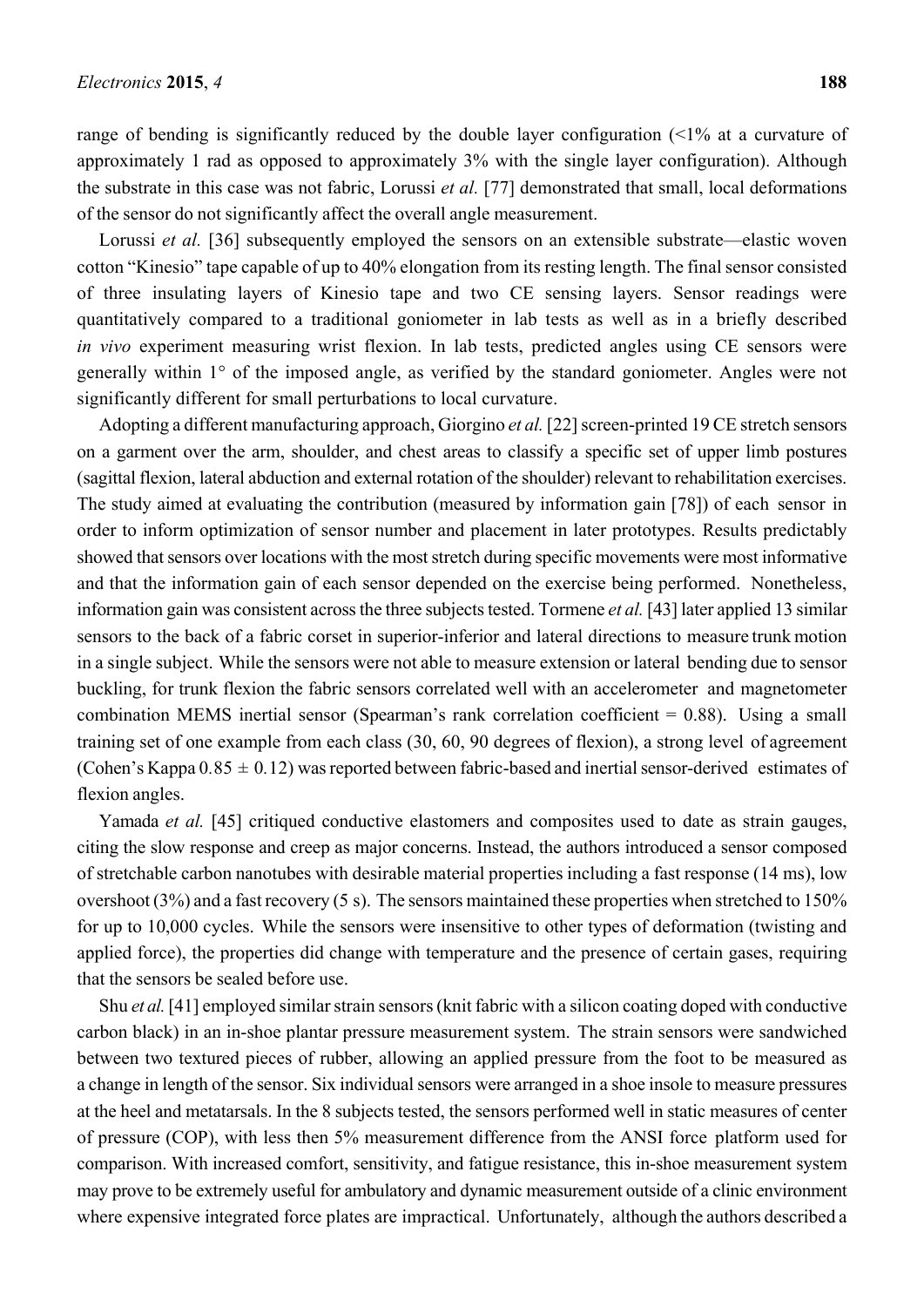dynamic walking test, no quantitative results were reported. On a related front, Preece *et al.* [38] created an instrumented sock to identify heel strike, heel lift, and toe off during the gait cycle. The sock contained knitted strain sensors formed using the characteristics of the knitting pattern, which allowed loops of conductive yarn to come into or out of contact with each other as the fabric stretched, decreasing or increasing the effective length of the conductor and proportionally, the resistance. Although the sock solution bears clinical appeal, it was not designed for the measurement of absolute static or dynamic pressures. Nonetheless, it faired well at its intended purpose of event detection during the gait cycle.

Other fabric-based strain sensors have been implemented using conductive thread and specific machine stitches including cover stitch [79] and overlocked sensors [21]. In these sensors, the nature of the stitch allows loops of thread to come into or out of contact with each other as the fabric stretches, decreasing or increasing the effective length of the conductor and proportionally, the resistance. Using an overlock stitch, sensors produced a repeatable and approximately linear response up to 29% elongation. While these types of sensors are promising in their ease of application and repeatable response, the sensor properties, including baseline drift and recovery times, appear to be dominated by substrate characteristics.

Moving away from strain sensors, Lee *et al.* [30] investigated a system that measures joint motion by using bioimpedance to measure the volume changes in the muscle surrounding a joint, which can be associated with joint movement. Standard systems use disposable electrodes, but fabric-based electrodes have the advantage of being able to cover a larger surface area (1 cm *×* 25 cm in this case) and to be used for longer periods of time. The electrode in this case was polyester with Ni-Cu-Ni applied via electroless plating. The authors aimed to determine the optimum placement of fabric electrodes for discerning various joint angles, but did not compare their results to those with standard disposable Ag/AgCl electrodes. While the authors recommend the sensor pair most distal to the knee joint, their analysis is based on the ranking of each pair according to bioimpedance changes and signal-to-noise ratio (SNR), separately for hip and ankle movement. The three rank values are then added together to determine the best pairing. This type of analysis ignores the absolute values of the bioimpedance and SNR changes, which might suggest a more robust pairing.

Harms *et al.* [25] proposed a wrinkle modeling method for estimating the impact of loose-fitting garments on the automatic recognition of 10 shoulder rehabilitation exercise postures via a 'smart shirt' outfitted bilaterally with tri-axial accelerometers in its sleeves. The algorithm was shown to be a valuable tool for rapid prototyping, providing a prediction of the performance of textile-integrated, soft silicon-packaged electronics and thereby facilitating the optimization of smart garments before implementation. Di Rienzo *et al.* [39] developed an approach to quantify garment behavior during trunk motion with the aim of reducing motion artifact during high levels of activity. Their approach relied on a system of cameras and reflective markers (a total of 65 over the front and back of the torso) tracking changes in the relative positions of markers during movement with and without the garment. The final stage involved textile experts interpreting results to propose changes to fabric structure, electrode position, and garment cut.

## 3.3.4. Merits and Limitations

In the garments described by Giorgino *et al.* [22] and Tormene *et al.* [43], the sensing components and much of the wiring were integrated using a conductive elastomer. This produces a comfortable and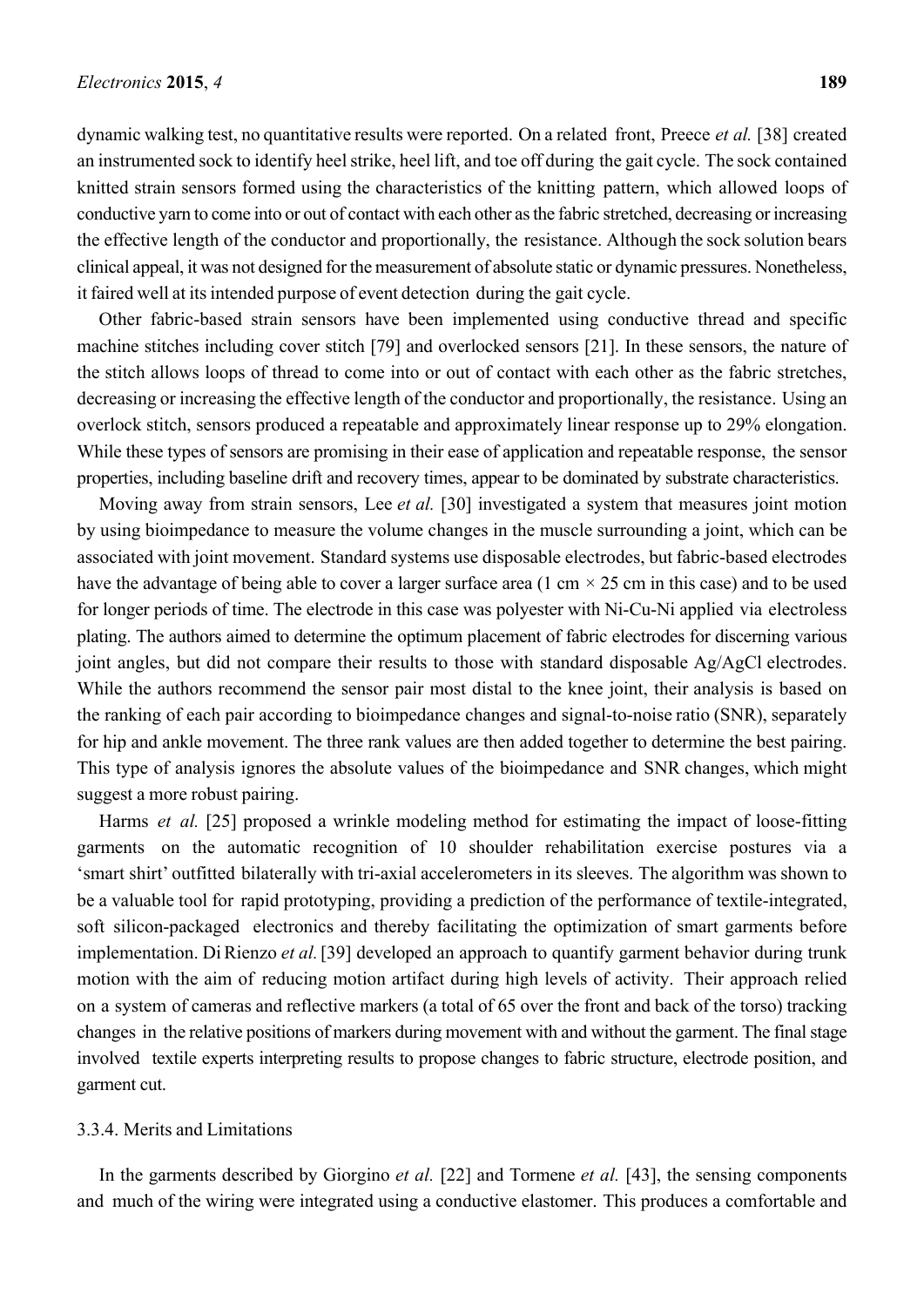fitted garment with only the battery and electronics as hard components, but CE sensors tend to exhibit creep, and languid response and recovery times. Sensors that yielded high sensitivity and repeatability, unfortunately have yet to be implemented on a fabric substrate [36,45,77].

In many cases, the effectiveness of posture recognition technology has been evaluated on its ability to correctly identify the posture of the participant, and not necessarily against standardized kinematic measurement tools [22,43,45]. As a result, no full garments have yet been described in the literature with the ability to discern joint angle with a high degree of accuracy. In addition, none of the studies described here test sensors with participants with disabilities; testing has occurred exclusively with healthy volunteers.

#### *3.4. Temperature*

### 3.4.1. Phenomenological Background

While heat generated by metabolic activity is distributed evenly throughout bodily tissues by circulating blood, gradients in temperature exist between core and periphery [80]. One mechanism of homeostatic thermoregulation involves microcirculatory adjustments that control conductive and convective heat loss between the skin and the external environment. Blood flow to the skin surface, where heat exchange takes place, can be adjusted through vasoconstriction and vasodilation of arteriovenous anastomoses (AVAs) [81]. Vasoconstriction of AVAs shunts blood toward, while vasodilation of AVAs directs blood away from, cutaneous vasculature. Therefore, the anatomy of the underlying cutaneous vasculature determines the degree to which heat exchange can take place.

AVAs are innervated by sympathetic nerve fibers, which receive and integrate thermoregulatory signals from the hypothalamus. The direction and magnitude of the sympathetic response is dependent on baseline body temperature, therefore it is possible that a certain stimulus can elicit either a vasodilation or vasoconstriction response [82]. Temperature variations among skin surface locations exist due to variations in circulatory anatomy, the degree of nervous system innervation and proximity to signaling organs [83]. Moreover, different skin surface locations respond more or less markedly to sympathetic stimulation. For instance, studies using infrared thermography of the face have shown that nasal and periorbital regions exhibit the most discriminatory skin temperature changes when sympathetically stimulated [84].

Transient thermoregulatory changes in skin blood flow occur in response to sympathetic stimuli while longer-term thermal homeostasis acts to maintain an individual's core body temperature within an optimal range. Deviation from this 'normal' temperature set point, such as in fever, reveals important diagnostic information [81].

## 3.4.2. Current Practice

The simplest measurements of temperature can be taken with technologies such as thermometers that equate thermal expansion in liquids and solids with numerical values, and require materials that are highly sensitive to heat changes. Resistance temperature detectors are highly sensitive as they exploit the repeatable, heat-induced rise in electrical resistance of a metal (e.g., copper) to sense temperature. A thermocouple is a rugged alternative that senses temperature as the voltage difference between a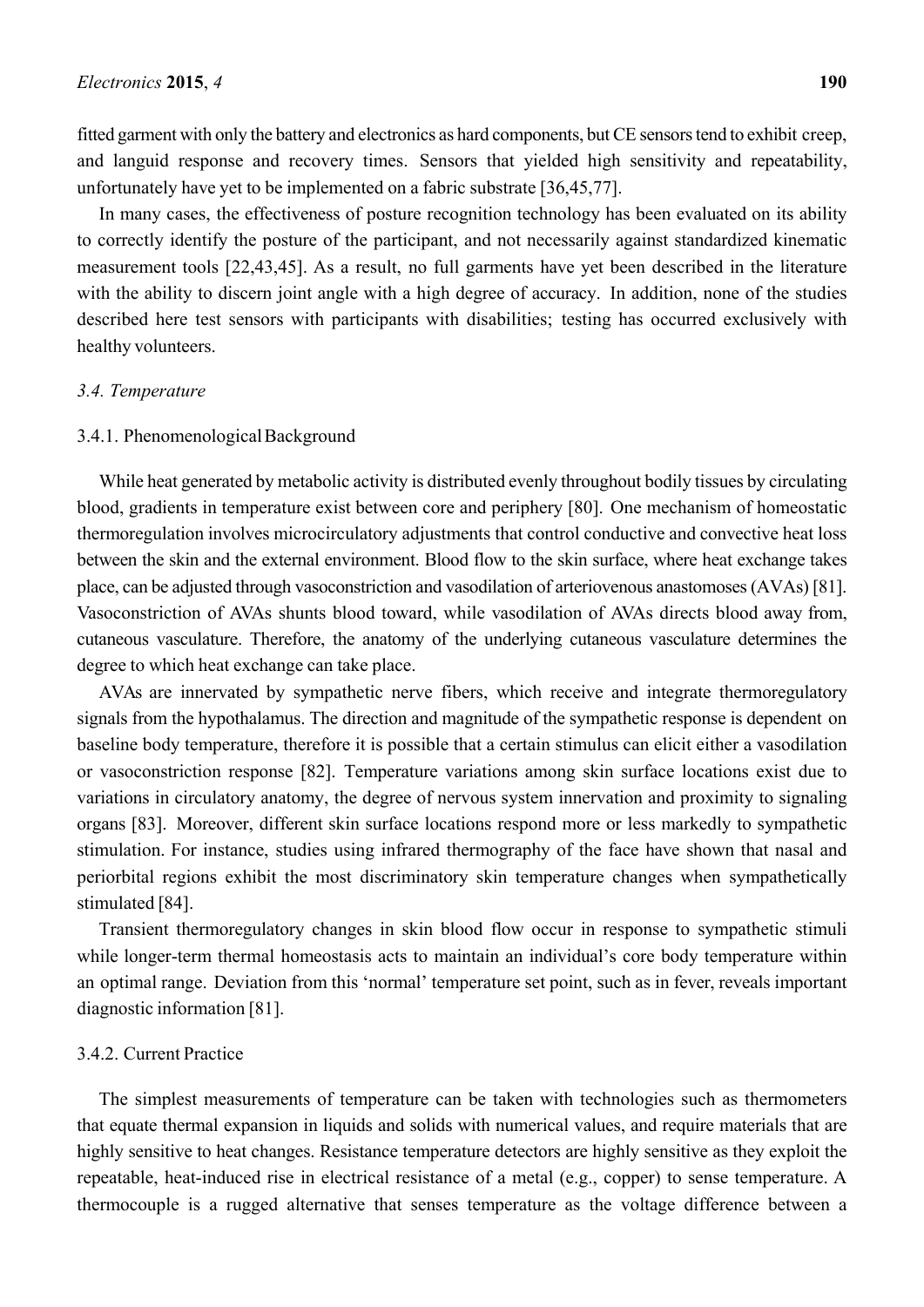junction of two dissimilar metals at the probe tip and a reference junction (the same metals at a known temperature). A thermistor is typically a ceramic or polymer resistor whose resistance varies measurably and repeatedly with temperature. Generally, measurement range is greatest with thermocouples and most restricted with thermistors. A microbolometer consists of an array of uncooled thermal sensitive detectors (e.g., indium gallium arsenide) and are used in contemporary infrared thermal cameras.

In hospitals and clinics, thermometers are commonly used to collect oral, rectal, tympanic and axillary body temperatures. However, more recent research has focused on non-invasive methods of body temperature measurement for application in long-term monitoring. For example, thermal imaging captures the infrared radiation emitted by an individual, and is able to provide a detailed illustration of the body's heat distribution. Similarly, infrared thermometers detect infrared heat emitted at specific body sites such as the temporal artery [85].

Specific external measurement sites are known to provide accurate estimations of core body temperature. One such site is the tympanum, which receives a blood supply directly from the hypothalamus via the carotid artery [83]. However, representations of temperature distributions at the skin's surface are valuable as they reflect microcirculatory adjustments made in response to sympathetic stimuli.

For instance, digital temperature fluctuations are especially useful as indications of sympathetic nervous system activity because they have exclusive sympathetic innervation and dense cutaneous vasculature [86]. Transient skin temperature variations can be used to detect an individual's emotional state; for example, using infrared thermography, facial skin temperature is highly labile and has potential to serve as an access pathway in rehabilitation medicine [84].

#### 3.4.3. Textile Innovations

Interested in determining optimal sensor placement for accurate mobile measurement of human body temperature, Li *et al.* [33] presented a novel wearable sensor and a finite element model of body temperature. Sensors were located over the left and right chest, at the axilla and upper back. The sensors consisted of short optical fibers embedded in polymer resin strips and based on Bragg grating (FBG) principles, reflecting light only at a specific wavelength while transmitting all others. The FBG wavelength changed linearly with temperature and the fiber optics were easily integrable in textiles. Although it is not clear whether or not a final device was tested on human subjects, the authors developed a weighted model of the five measurement locations to derive estimates of human body temperature, reportedly, to within  $0.1 \degree C$ .

Shifting the focus away from the sensors themselves, Zysset *et al.* [48] introduced methods of better integrating electronics with textiles via gold- or copper-coated flexible plastic strips, which can act as a platform for surface mount devices (SMDs). Three methods of integration were investigated, namely, (*a*) wrapping plastic strips in cotton yarn using a roving frame; (*b*) weaving plastic strips into textiles; and (*c*) embroidering strips onto the fabric surface. Mechanical strain in the sensors was tested and embroidery was found to introduce the least strain into the plastic strips during fabrication, which is important to maintain the integrity of the circuits and any solder used to attach SMDs. A resistive temperature detector (RTD) consisting of a 100 nm thick gold layer on a plastic substrate exhibited a linear response between 30 °C and 90 °C as measured in a climate chamber. The response was not adversely affected by the weaving process.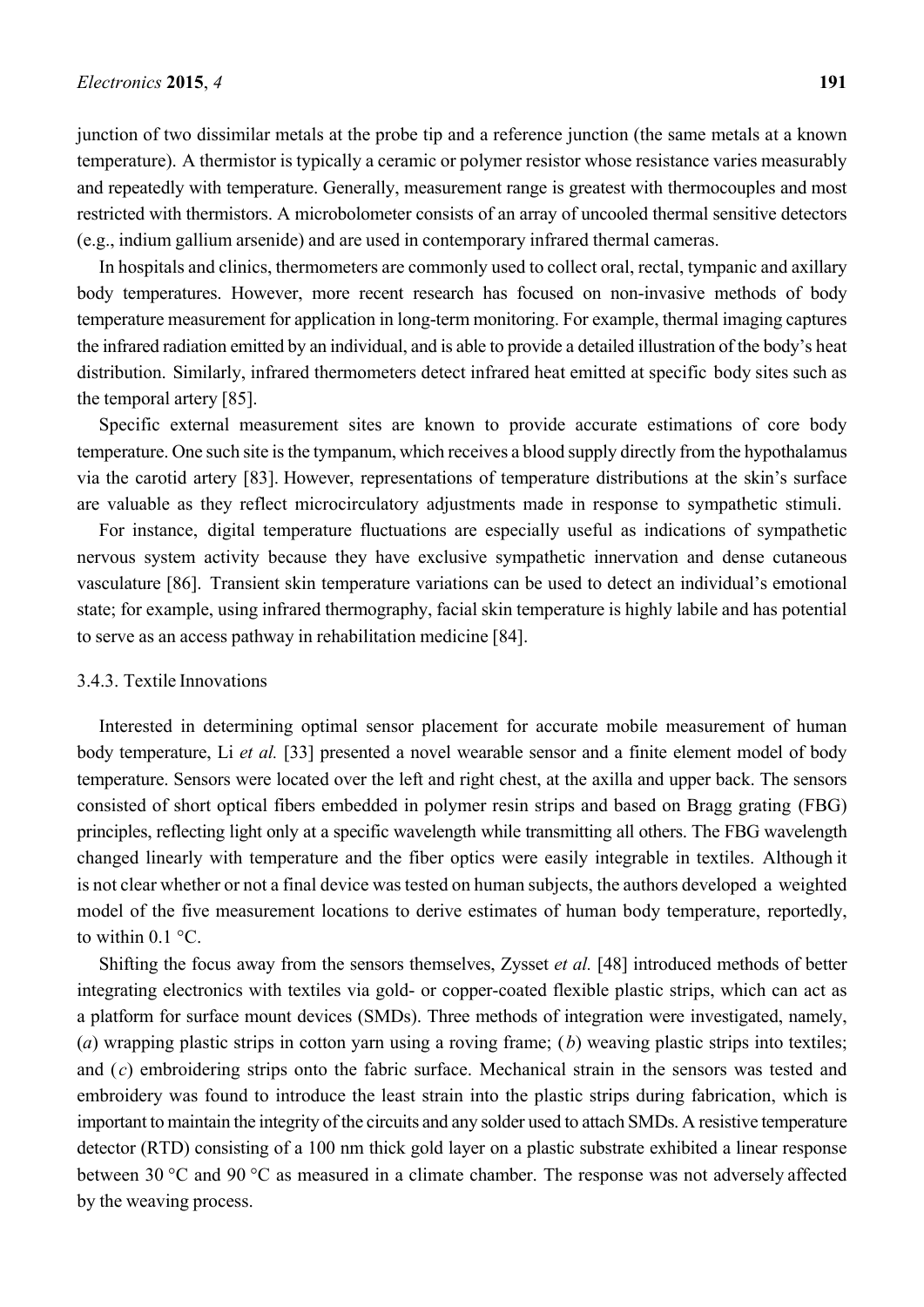## 3.4.4. Merits and Limitations

While significant advancements have been made in the integration of temperature sensors for non-invasive monitoring, these novel sensors have not yet been tested on human subjects. The sensors perform well theoretically and under controlled conditions, but without human testing it is impossible to determine whether they will be robust and accurate enough for long-term ambulatory monitoring. That being said, clinical methods of temperature measurement can be relatively non-invasive and there is limited evidence to suggest that long-term daily monitoring of temperature is valuable, making the intended application of a wearable temperature monitor unclear. Although Zysset *et al.* [48] address the issue of strain during manufacturing, it is unclear how fabric-based temperature sensors will respond to the stress of repeated washing and wearing.

## *3.5. Electrodermal Activity*

#### 3.5.1. Phenomenological Background

Electrodermal activity (EDA) is a measure of the skin's electrical conductivity. Eccrine sweat glands, found throughout most skin tissue, secrete a dilute electrolytic solution composed of primarily water and sodium chloride. The presence of these conducting solutes on the skin surface gives dermal conductivity, which varies with sweat gland activity. Electrodermal responses (EDRs) are defined as changes in EDA of over 0.05 μS within five seconds and are useful indicators of sweat gland activation [87].

Sweat glands are innervated by the sympathetic branch of the autonomic nervous system and fill with electrolytic fluid upon cholinergic stimulation. The subsequent secretion of these conducting solutes changes the skin's overall electrical conductance. Thus, the skin's resistive properties reflect the level and extent of an individual's sympathetic activity [31]. Homeostatic and thermoregulatory processes produce longer-term fluctuations in EDA, establishing a baseline upon which short-term sympathetically activated EDRs are superimposed.

#### 3.5.2. Current Practice

Similar to bioimpedance, silver-silver chloride (Ag/AgCl) electrodes are commonly used to measure EDA. EDA measurement uses Ohm's Law  $(I = V/R)$  to calculate the electrical resistance at the skin surface. Figure 4 is a model of the electrode-skin interface for electrodermal measurements [88]. *Vsd* is a potential between the lumen of the sweat duct and the dermis and subcutaneous layers of skin. The parallel *Rsd*-*Csd* represents the resistance and capacitance of the wall of the sweat gland and duct. The remaining components of the model are the same as those in Figure 2.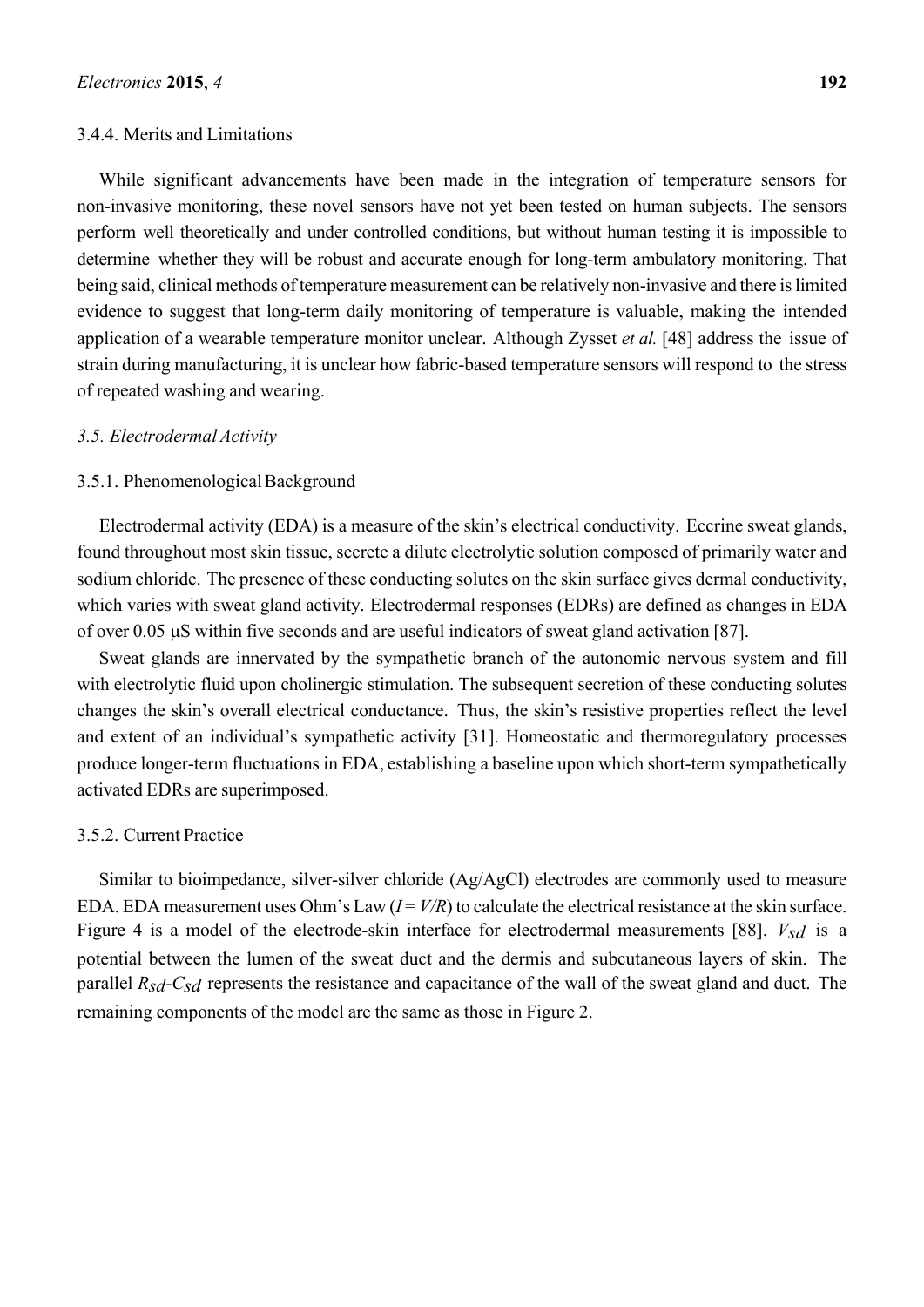

**Figure 4.** Electrical model of electrode-skin interface for electrodermal measurements.

The most well-established method of EDA measurement entails the exosomatic detection of current (I) when a constant voltage (V) is applied between two electrodes [89]. Less commonly, a constant current will be applied while voltage is measured to quantify the resistance (R) between the two electrodes. Ideally, electrodes are placed in regions of high sweat gland density where the greatest relative changes in EDA will take place. Typically the palms of the hands or the soles of the feet are the preferred locations [90]. EDRs can be interpreted as measures of physiological and psychological arousal, but they can be indicative of both negative and positive stimuli [89]. In clinical rehabilitation, electrodermal measurements may serve as a complementary access pathway to a motor-based switch [91] or brain-computer interface [92], an indicator of autonomic nervous system response to anxiety in children with autism spectrum disorders [93], and a quantitative measure of motor imagery abilities in individuals with spinal cord injuries [94], among other possibilities.

## 3.5.3. Textile Innovations

Despite the aforementioned applications in clinical rehabilitation, measurement of electrodermal activity is challenging outside of a controlled environment; typical sensors (wired electrodes on the fingertips) preclude bimanual activity, are susceptible to motion artefact and are sensitive to changes in ambient humidity and temperature. Textile sensing may circumvent some of these limitations and offer long-term, continuous electrodermal measurement.

With the goal of detecting drowsiness, Lee *et al.* [95] proposed a glove and armband system with textile-based EDA sensors in the fingers and pulse wave sensors in the wrist. Although the authors observed the expected increase in skin impedance and decrease in the phasic components of the electrodermal response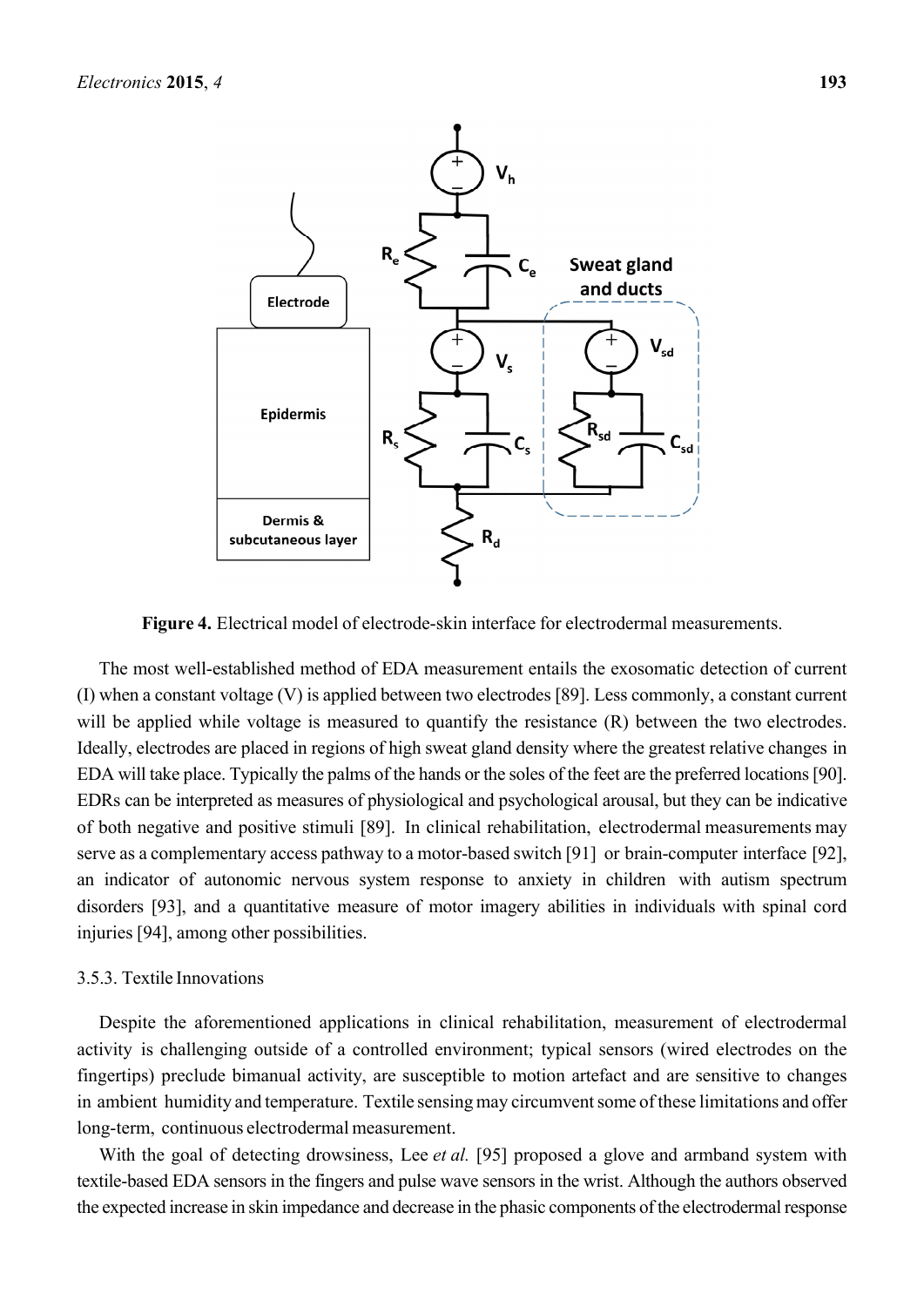in fatigue conditions, the ability of the system to automatically distinguish between states was not demonstrated quantitatively. Conversely, Lanata *et al.* [28] were able to distinguish between 5 arousal states with high accuracies (*>*88) using a glove system containing textile sensors at the index and middle fingertips. Sensors were a blended knit, composed of 80% polyester yarn and 20% stainless steel yarn, and were used simultaneously with standard Ag/AgCl electrodes while subjects observed pictures from the international affective picture system (IAPS), designed to elicit emotional arousal. Correlation between textile and standard electrodes was high (Spearman correlation > 0*.*95) for both tonic and phasic components of skin conductance.

Textile sensing researchers have also explored the ability to reliably measure EDA from locations other than the palm or fingers. Specifically, Fletcher *et al.* [20] investigated the use of electrodes made of conductive knit fabric (silver-plated nylon blend) to measure EDA from sensors worn on the wrist. Along with traditional sensors to measure photoplethysmogram, temperature, and body motion, the purpose of the low cost, low power "iCalm" device was to identify and measure autonomic arousal in individuals with autism spectrum disorder (ASD), who may be unable to recognize or communicate symptoms of anxiety. The textile-based measurements exhibited a similar phasic response to that observed with the widely used FlexComp system (thoughttechnology.com), although the magnitude of the response was generally attenuated. Textile measurements also exhibited a large baseline drift, which the authors attributed to an insufficient pre-measurement time for skin-electrode interface stabilization. Consequently, they recommended a minimum wait of 15 min before measurement in future studies but did not present the longitudinal data on which this temporal threshold was based.

# 3.5.4. Merits and Limitations

To date, long-term unobtrusive measurement of EDA has been inconvenient at best, due to the primary sources of reliable response being the palm or fingertips. Recent research has focused on obtaining reliable measurement from other locations (such as the wrists as discussed above [20] and the toes and feet [90]) to improve wearability, but researchers have not yet been able to demonstrate the ability of textile-based devices to gather and analyze EDA signals with sufficient accuracy and repeatability to offer useful feedback to the wearer or remotely to a health professional. Although advances have been made in form factor, cost, and power consumption (e.g., the iCalm device appears smaller, more discreet, and more accurate than the device produced by Lee *et al.* [95]), quantitative data are needed to establish the clinical relevance of such devices.

# *3.6. Miscellaneous*

Several other papers were found during the review process but fell outside of the above phenomenological categories. Some focused on system [16,47] or garment characteristics [25,40], while one paper examined applications in actuation as opposed to simple monitoring [27] and one explored textile sensing of electroencephalography (EEG) [34].

Angelidis [16] presented a broad overview of a system including electronic textiles and biosensors for vital physical monitoring during physical activity. The conceptual paper gave an overview of an idealized system and identified steps and current barriers to its realization, including signal quality, miniaturization and packaging. Zheng *et al.* [47] argued that battery life is a determining factor in the usability of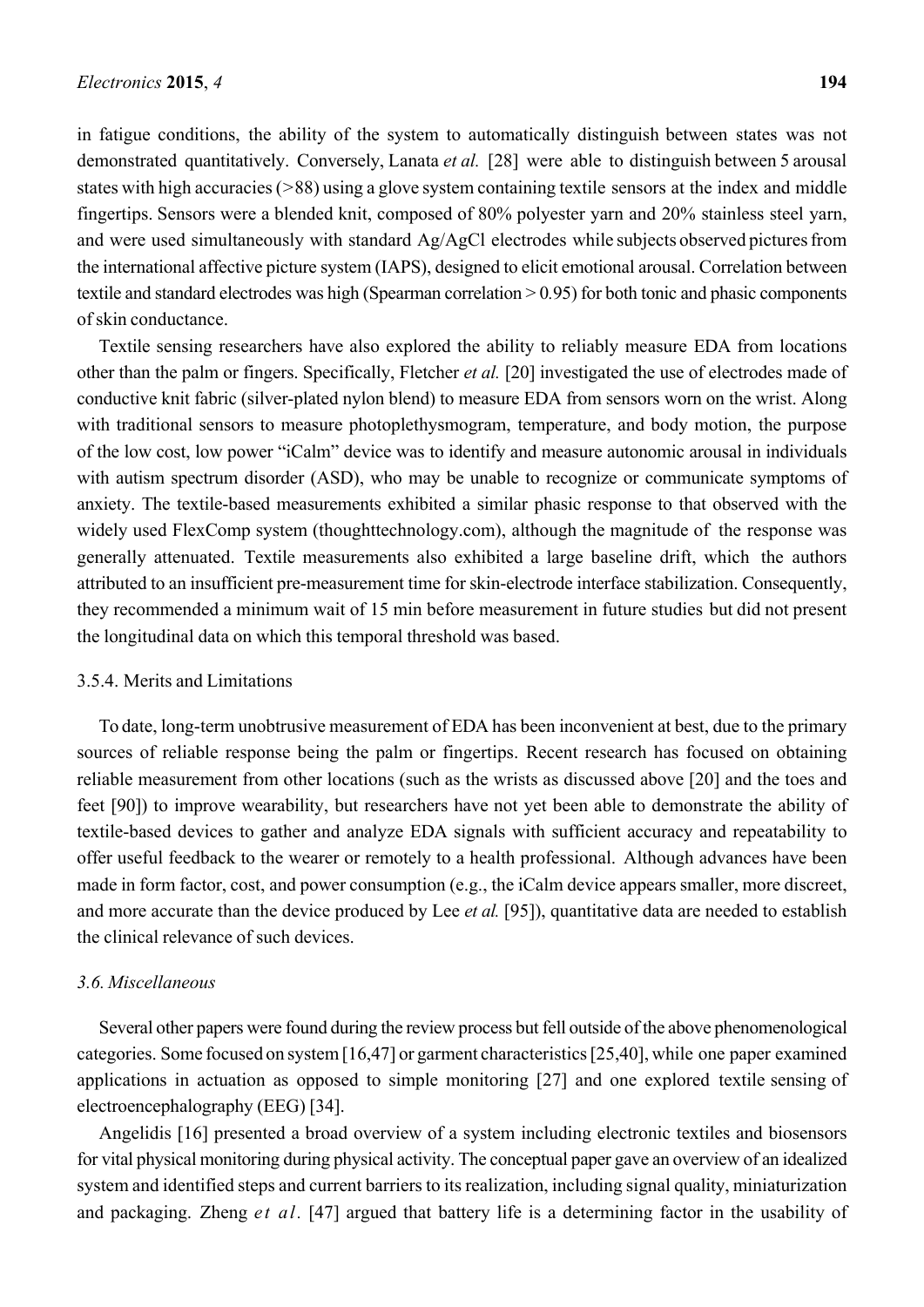wearable technologies and presented a novel battery-scheduling algorithm to extend the operation of multi-battery electronic textile garments.

Schwarz *et al.* [40] tackled common criticisms of electronic fabrics and yarns by developing yarns with improved elasticity, drape, and mechanical strength. While the authors developed an electrical model to predict the properties of various yarns, an analysis of elasticity and drape was not provided and no recommendations were made about preferred material characteristics.

Specifically targeted at electrical stimulation to alleviate hypertension in older adults, Kim and Cho [27] presented the only paper focused on both monitoring and treatment. A glove-based system was used to sense blood pressure and heart rate in twelve elderly female patients before and after electrical stimulation was delivered through stainless steel thread within the glove. Rings of conductive thread, 20 mm in diameter, were stitched and used to deliver user-controlled electrical stimulation between 1 to 1200 Hz for 15 min. Decreased blood pressure (*p* < 0.01) was reported following 15 min of glove wear.

Lofhede *et al* [34] suggest the use of textile electrodes to facilitate long-term recording of EEG in pre-term infants without discomfort or damage to the scalp. The authors investigated two types of textile electrodes, one made from a silver plated elastomer blend, the other knit with nylon, spandex, and conductive silver fibers. When a conductive gel or saline was used as a contact medium, signals from both types of textile electrode were similar to those recorded from standard electrodes at the same locations on the scalp. Although signal quality was deemed to be acceptable in both cases, the five study participants reported no benefits in terms of comfort of textile over standard electrodes. Textile electrodes may prove to be more comfortable in longer term testing, but additional research is necessary to verify the signal quality and diagnostic validity of textile electrodes for EEG.

## **4. Discussion**

In e-textiles research, the ultimate objective is usually full integration, with sensing elements and electronics indistinguishable from everyday clothing. While research and technology has not yet advanced to this point, significant progress has been made toward this goal since the early prototypes of the Wearable Motherboard in 2002 [1]. Primary advances in e-textiles have been in healthcare and monitoring applications. Large multi-lab studies like ProeTEX [96] and MyHeart [97] have led the field in integration. Signal quality has generally been the primary consideration while user comfort and sensor integration have been secondary. Despite significant advances in recent years, circuit and battery integration are still areas in need of additional improvement. As stated in an early review of e-textile technologies by Post *et al.* [63], integration can only be achieved by departing from the notion of "packaging electronics in hard plastic boxes, however small" [4]. Current research seems to be addressing these limitations with commercially available flexible circuit boards (www.ictboards.com) and batteries (www.solicore.com), although these technologies have been slow to make their way into smart garments, presumably because of the relatively high cost of these flexible components, at the time of writing.

There seem to be other significant gaps between technology advancement and implementation. In general, in e-textile research, there are many studies describing monitoring applications, but few on actuation [14]. Actuation and user feedback through visual effects, sound and even morphological changes are popular in fashion and DIY applications [2]. Although there is much interest in personal information tracking and biofeedback in our current culture, as evidenced by the growing array of wearable technology,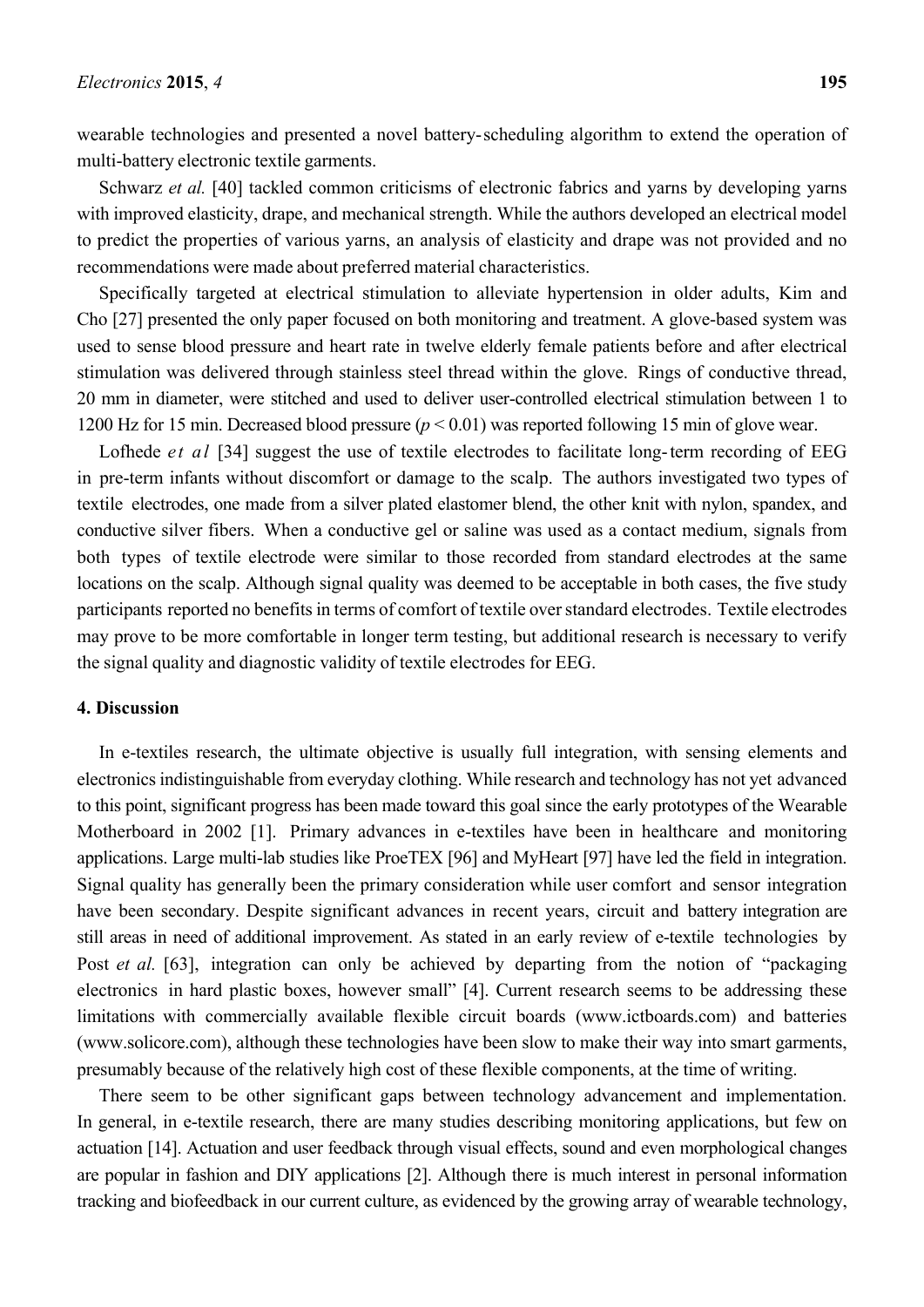this interest has yet to diffuse into the clinical realm. While there is a growing demand for more personal control of health information [16], there are an increasing number of studies where information is sent directly to a coach, clinician, healthcare professional, or simply into a database of other biosignals, without any immediate and direct feedback to the user of the technology. This approach seems to contradict the concepts of patient self-management [98].

In a 2001 review of wearable technology, concerns were raised about "little published data from field trials" [99], a concern that persists to the present day. While research with healthy subjects produces valuable initial data, research with clinical populations is a necessary next step as a number of real-life challenges cannot be simulated or even anticipated in the lab. Ethical concerns of fully integrated textile measurements as well as issues of participant compliance must be addressed before these technologies can move from research into practice. Privacy concerns have also been raised around the storage and transfer of moment-by-moment personal health information, with increasing security measures being implemented [13].

To accelerate future developments, the standardization of interconnections between e-textile elements may be necessary. Upon future mass production, e-textile waste products may also require novel recycling and reuse strategies. While we seek ubiquitous computing, many people remain wary of increasingly invisible technology allowing them to be unknowingly monitored or recorded. However, with mainstream products like Google Glass and Microsoft's HoloLens, these attitudes may be on the decline.

E-textiles are a comparatively young field with much room for further research and application. However, before these technologies are integrated into clinical rehabilitation practice, there are outstanding technological and ethical hurdles that must be addressed.

## **5. Recommendations**

In light of the above review, we close with the following recommendations for future research.

- 1 Future research ought to validate textile sensing of a particular physiological or biomechanical phenomenon against its corresponding clinical gold standard. This was a common gap across the reviewed papers.
- 2 In the spirit of patient self-management, future work may entertain the potential of incorporating textile actuation and hence, immediate sensory feedback to the wearer.
- 3 While sensing elements have experienced a boon in fabric integration, connecting circuitry and power sources still lag behind in textile assimilation. Truly imperceptible e-textiles will require full system integration.
- 4 With continued improvements in e-textile signal quality and system integration, it would behoove researchers to initiate testing with clinical populations in ambulatory settings. In particular, future research should consider issues of signal stability over time and across user activities as well as textile sensor integrity with wear and wash.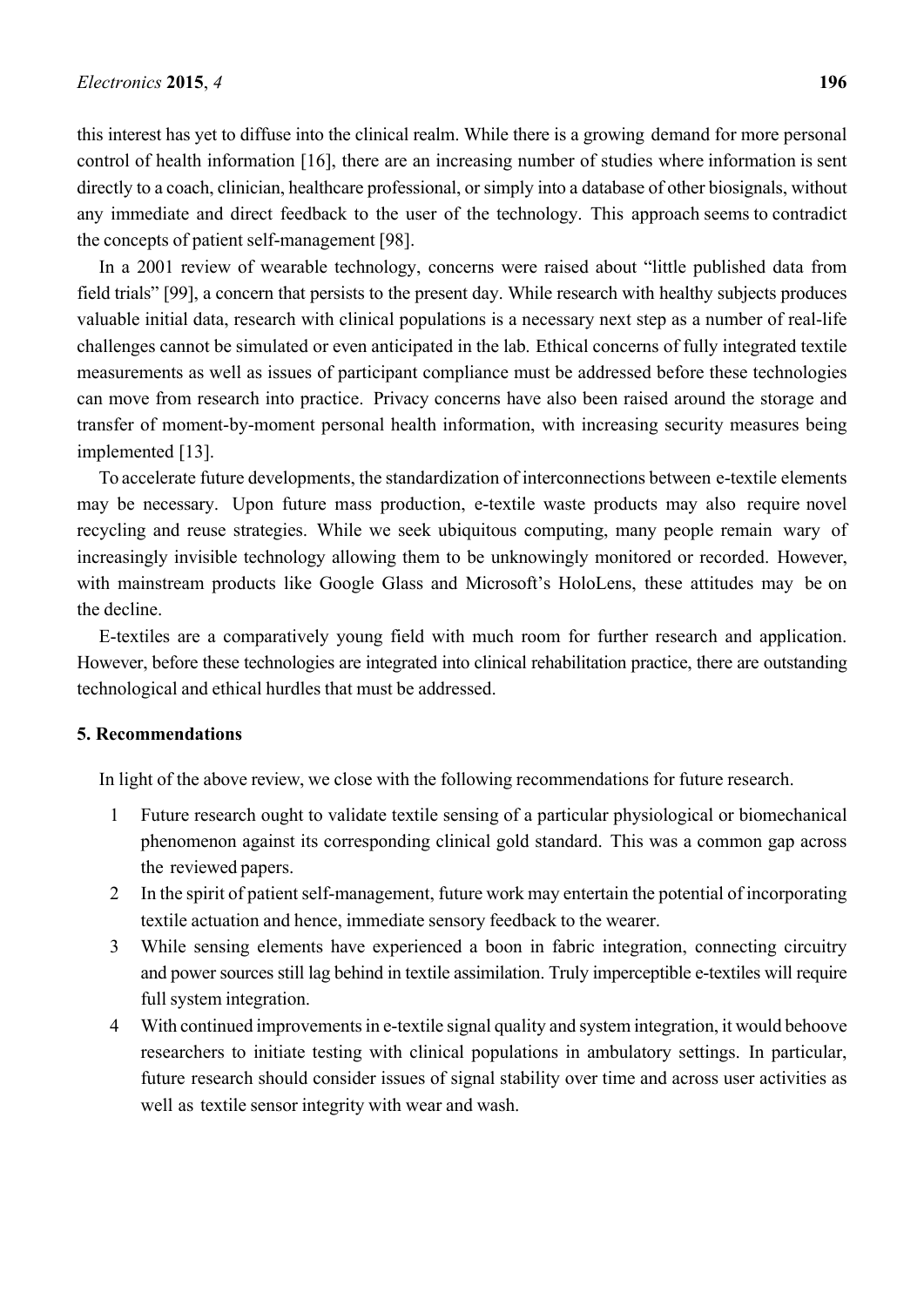# **6. Limitations**

Although interesting research has no doubt been documented in conference papers and private or commercial documents, due to the sheer amount of articles published in recent years, we limited the scope of this review to peer-reviewed journal articles. As a consequence, some relevant advancements may have been omitted.

# **Conclusions**

E-textiles constitute an exciting and growing field. Advancements in recent years have brought us closer to the vision of ubiquitous computing, particularly in the fields of remote and ambulatory monitoring in clinical rehabilitation. Many physiological and biomechanical phenomenons can already be measured via textile sensors. Nonetheless, there remain many opportunities for future research such as the integration of power and information processing components, systematic validation against clinical gold standards and sensory feedback via textile actuation.

# **Conflicts of Interest**

The authors declare no conflict of interest.

# **Author Contributions**

A.F. conceived of and conducted the review and critical literature appraisal; T.C. contributed to the writing and editing of various sections; M.S. assisted with the writing of the phenomenological backgrounds of various sections.

# **References**

- 1. Park, S.; Mackenzie, K.; Jayaraman, S. The Wearable Motherboard: A Framework for Personalized Mobile Information Processing (PMIP). In Proceedings of the 39th Design Automation Conference, New Orleans, LA, USA, 10–14 June 2002.
- 2. Buechley, L.; Eisenberg, M. Fabric PCBs, electronic sequins, and socket buttons: Techniques for e-textile craft. *Pers. Ubiquitous Comput.* **2009**, *13*, 133–150.
- 3. Meoli, D.; May-Plumlee, T. Interactive electronic textile development: A review of technologies. *J. Textile Appar. Technol. Manag.* **2002**, *2*, 1–12.
- 4. Post, E.R.; Orth, M.; Russo, R.R.; Gershenfeld, N. E-broidery: Design and fabrication of textile-based computing. *IBM Syst. J.* **2000**, *39*, 840–860.
- 5. Cottet, D.; Grzyb, J.; Kirstein, T.; Tröster, G. Electrical characterization of textile transmission lines. *IEEE Trans. Adv. Packag.* **2003**, *26*, 182–190.
- 6. Maggie, O. Defining Flexibility and Sewability in Conductive Yarns. In Proceedings of the Materials Research Society (MRS) Symposium, San Francisco, CA, USA, 25–29 April 2011; Volume 736, pp. 37–48.
- 7. Bonderover, E.; Wagner, S. A woven inverter circuit for e-textile applications. *IEEE Electr. Device Lett.* **2004**, *25*, 295–297.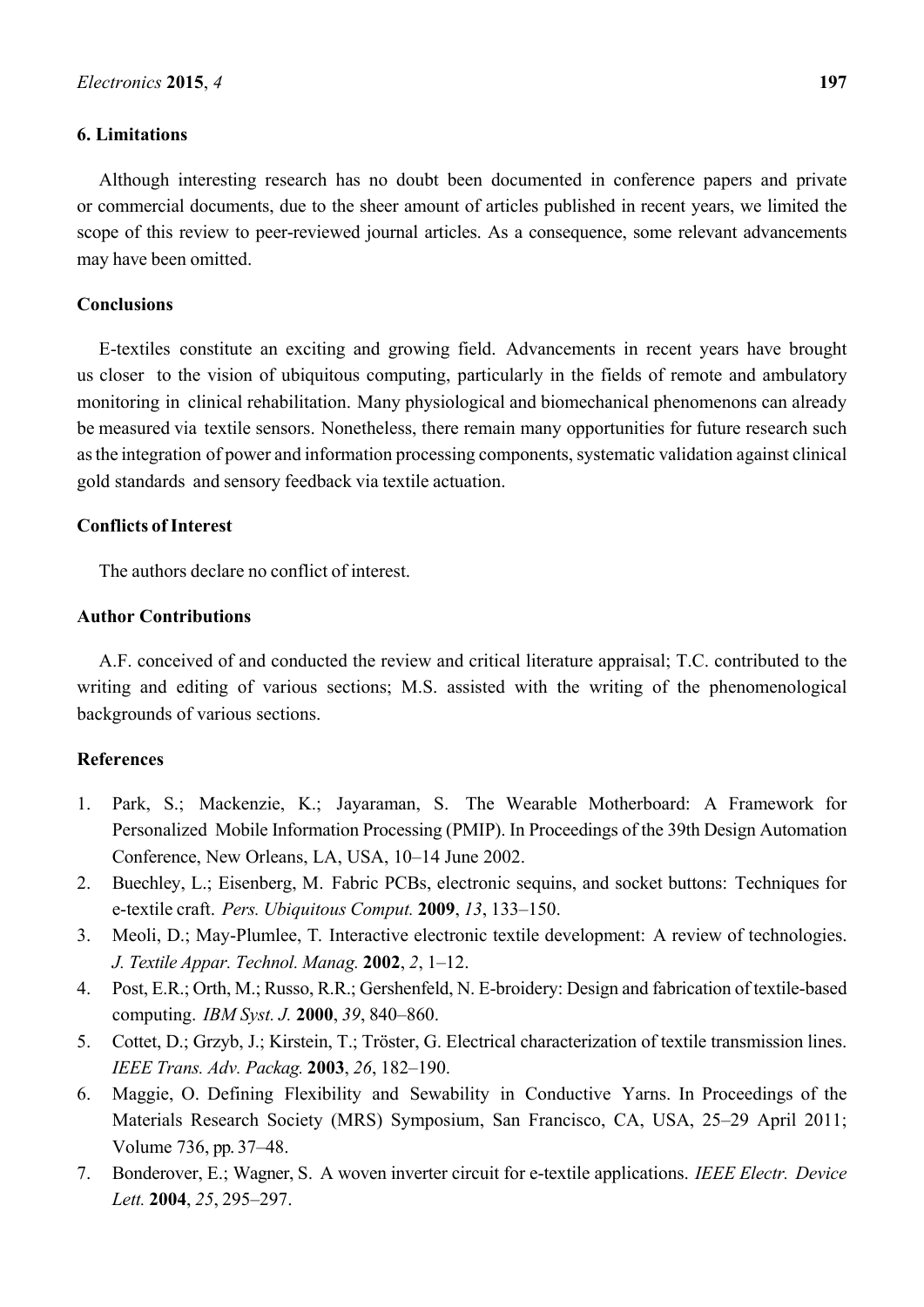- 8. Lee, J.B.; Subramanian, V. Organic Transistors on Fiber: A First Step towards Electronic Textiles. In Proceedings of the Technical Digest—International Electron Devices Meeting, Washington, WA, USA, 8–10 December 2003.
- 9. Lee, J.B.; Subramanian, V. Weave patterned organic transistors on fiber for e-textiles. *IEEE Trans. Electr. Devices* **2005**, *52*, 269–275.
- 10. Edmison, J.; Jones, M.; Nakad, Z.; Martin, T. Using piezoelectric materials for wearable electronic textiles. In Proceedings of the Sixth International Symposium on Wearable Computers (ISWC), Seattle, WD, USA, 7–10 October 2002; pp. 41–48.
- 11. Pacelli, M.; Loriga, G.; Taccini, N.; Paradiso, R.M.D. 3rd IEEE EMBS International Summer School on, B. Sensing fabrics for monitoring physiological and biomechanical variables: E-textile solutions. In Proceedings of the 3rd IEEE/EMBS International Summer School on Medical Devices and Biosensors, Cambridge, MA, USA, 4–6 September 2006.
- 12. Pantelopoulos, A.; Bourbakis, N.G. A survey on wearable sensor-based systems for health monitoring and prognosis. *IEEE Trans. Syst. Man Cybern. Part C Appl. Rev.* **2010**, *40*, 1–12.
- 13. Chan, M.; Esteve, D.; Fourniols, J.Y.; Escriba, C.; Campo, E. Smart wearable systems: Current status and future challenges. *Artif. Intell. Med.* **2012**, *56*, 137–156.
- 14. Bonato, P. Advances in wearable technology and applications in physical medicine and rehabilitation. *J. NeuroEng. Rehabil.* **2005**, *2*, doi:10.1186/1743-0003-2-2.
- 15. Adnane, M.; Jiang, Z.; Choi, S.; Jang, H. Detecting specific health-related events using an integrated sensor system for vital sign monitoring. *Sensors* **2009**, *9*, 6897–6912.
- 16. Angelidis, P.A. Personalised physical exercise regime for chronic patients through a wearable ICT platform. *Int. J. Electron. Healthc.* **2010**, *5*, 355–370.
- 17. Baek, H.J.; Chung, G.S.; Kim, K.K.; Park, K.S. A smart health monitoring chair for nonintrusive measurement of biological signals. *IEEE Trans. Inf. Technol. Biomed.* **2012**, *16*, 150–158.
- 18. Bianchi, A.M.; Mendez, M.O.; Cerutti, S. Processing of signals recorded through smart devices: Sleep-quality assessment. *IEEE Trans. Inf. Technol. Biomed.* **2010**, *14*, 741–747.
- 19. Cho, H.S.; Koo, S.M.; Lee, J.; Cho, H.; Kang, D.H.; Song, H.Y.; Lee, J.W.; Lee, K.H.; Lee, Y.J. Heart monitoring garments using textile electrodes for healthcare applications. *J. Med. Syst.* **2011**, *35*, 189–201.
- 20. Fletcher, R.R.; Dobson, K.; Goodwin, M.S.; Eydgahi, H.; Wilder-Smith, O.; Fernholz, D.; Kuboyama, Y.; Hedman, E.B.; Poh, M.Z.A.; Picard, R.W.A. ICalm: Wearable sensor and network architecture for wirelessly communicating and logging autonomic activity. *IEEE Trans Inf. Technol Biomed.* **2010**, *14*, 215–223.
- 21. Gioberto, G.; Dunne, L.E. Overlock-stitched stretch sensors: Characterization and effect of fabric property. *J. Textile Appar. Technol. Manag.* **2013**, *8*, 1–14.
- 22. Giorgino, T.; Tormene, P.; Lorussi, F.; de Rossi, D.; Quaglini, S. Sensor evaluation for wearable strain gauges in neurological rehabilitation. *IEEE Trans. Neural Syst. Rehabil. Eng.* **2009**, *17*, 409–415.
- 23. Goy, C.B.; Dominguez, J.M.; Gómez López, M.A.; Madrid, R.E.; Herrera, M.C. Electrical characterization of conductive textile materials and its evaluation as electrodes for venous occlusion plethysmography. *J. Med. Eng. Technol.* **2013**, *37*, 359–367.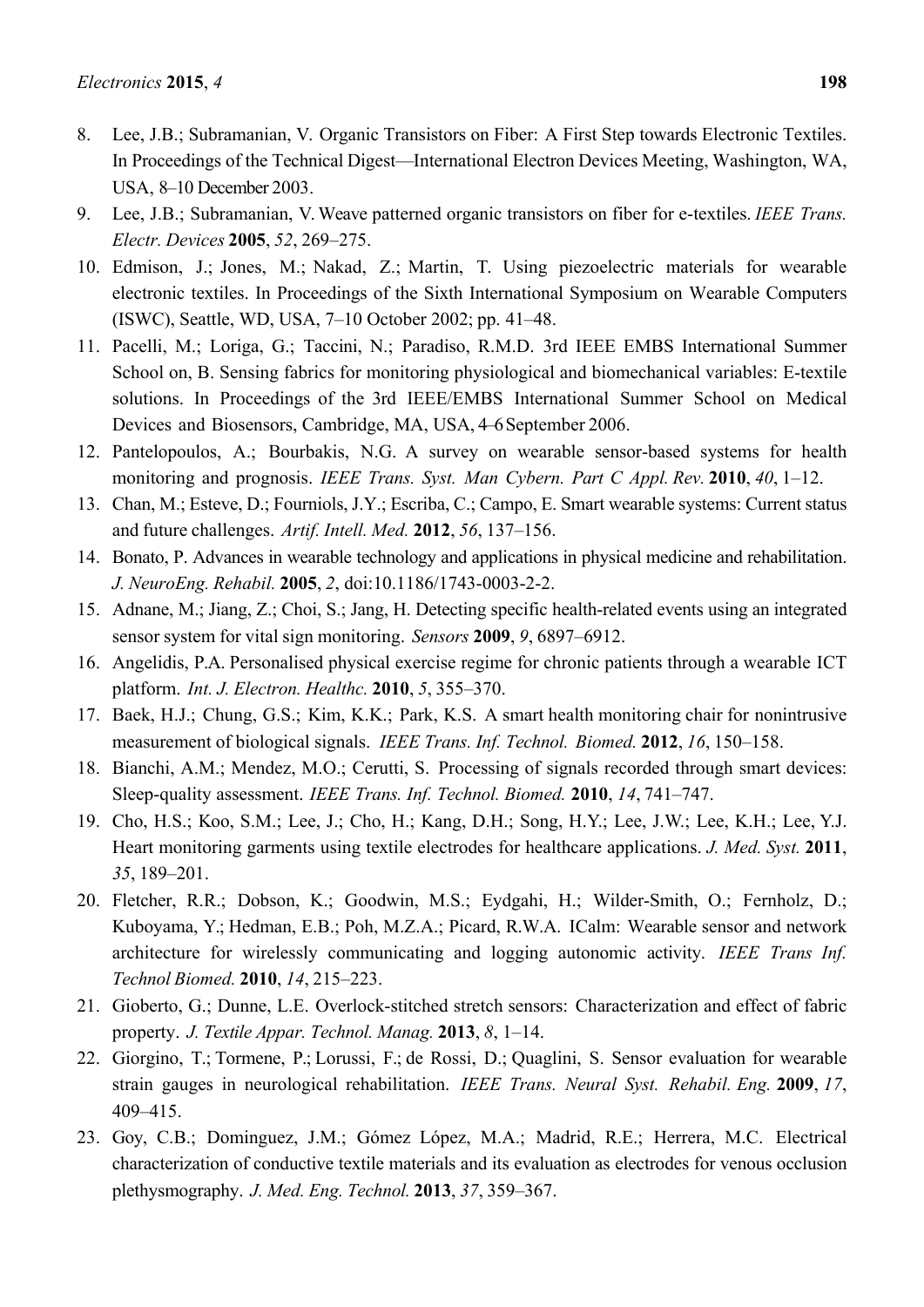- 25. Harms, H.; Amft, O.; Troester, G. Estimating posture-recognition performance in sensing garments using geometric wrinkle modeling. *IEEE Trans. Inf. Technol. Biomed.* **2010**, *14*, 1436–1445.
- 26. Hong, S.; Yang, Y.; Kim, S.; Shin, S.; Lee, I.; Jang, Y.; Kim, K.; Yi, H. Performance study of the wearable one-lead wireless electrocardiographic monitoring system. *Telemed. J. E-Health* **2009**, *15*, 166–175.
- 27. Kim, R.H.; Cho, G. Effectiveness of the smart healthcare glove system for elderly persons with hypertension. *Hum. Factors Ergon. Manuf.* **2013**, *23*, 198–212.
- 28. Lanata, A.; Gaetano, V.; Scilingo, E. A novel EDA glove based on textile-integrated electronics for affective computing. *Med. Biol. Eng. Comput.* **2012**, *50*, 1163–1172.
- 29. Lee, S.; Ahn, Y.; Prabu, A.; Kim, K. Piezoelectric Polymer and Piezocapacitive Nanoweb Based Sensors for Monitoring Vital Signals and Energy Expenditure in Smart Textiles. *J. Fiber Bioeng. Inf.*  **2013**, *6*, 369–381.
- 30. Lee, B.W.; Lee, C.; Kim, J.; Lee, M. Optimum conductive fabric sensor sites for evaluating the status of knee joint movements using bio-impedance. *Biomed. Eng. Online* **2011**, *10*, 48.
- 31. Fowles, D.; Coles, M.; Donchin, E.; Porges, S. The eccrine system and electrodermal activity. In *Psychophysiology*; Guildford Press: New York, NY, USA, 1985; pp. 51–96.
- 32. Lee, Y.D.; Chung, W.Y. Wireless sensor network based wearable smart shirt for ubiquitous health and activity monitoring. *Sens. Actuators B Chem.* **2009**, *140*, 390–395.
- 33. Li, H.; Yang, H.; Li, E.; Liu, Z.; Wei, K. Wearable sensors in intelligent clothing for measuring human body temperature based on optical fiber Bragg grating. *Opt. Express* **2012**, *20*, 11740–11752.
- 34. Lofhede, J.; Seoane, F.; Thordstein, M. Textile electrodes for EEG recording—A pilot study. *Sensors* **2012**, *12*, 16907–16919.
- 35. Lopez, G.; Custodio, V.; Ignacio Moreno, J. LOBIN: E-textile and wireless-sensor-network-based platform for healthcare monitoring in future hospital environments. *IEEE Trans. Inf. Technol. Biomed.*  **2010**, *14*, 1446–1458.
- 36. Lorussi, F.; Galatolo, S.; Bartalesi, R. Modeling and characterization of extensible wearable textile-based electrogoniometers. *IEEE Sens. J.* **2013**, *13*, 217–228.
- 37. Marquez, J.C.; Seoane, F.; Lindecrantz, K. Textrode functional straps for bioimpedance measurements -experimental results for body composition analysis. *Eur. J. Clin. Nutr.* **2013**, *67*  (Suppl. 1), S22–S27.
- 38. Preece, S.J.; Kenney, L.P..; Major, M.J.; Dias, T.; Lay, E.; Fernandes, B.T. Automatic identification of gait events using an instrumented sock. *J. NeuroEng. Rehabil.* **2011**, *8*, 32.
- 39. Di Rienzo, M.; Rizzo, F.; Meriggi, P.; Castiglioni, P.; Mazzoleni, P.; Parati, G.; Bordoni, B.; Brambilla, G.; Ferratini, M. MagIC system. *IEEE Eng. Med. Biol. Mag.* **2009**, *28*, 35–40.
- 40. Schwarz, A.; Cuny, L.; Hertleer, C.; Ghekiere, F.; Kazani, I.; de Clercq, G.; de Mey, G.; van Langenhove, L.A. Electrical circuit model of elastic and conductive yarns produced by hollow spindle spinning. *Mater. Technol.* **2011**, *26*, 121–127.
- 41. Shu, L.; Hua, T.; Wang, Y.; Li, Q.; Feng, D.D.; Tao, X. In-shoe plantar pressure measurement and analysis system based on fabric pressure sensing array. *IEEE Trans. Inf. Technol. Biomed.* **2010**, *14*, 767–775.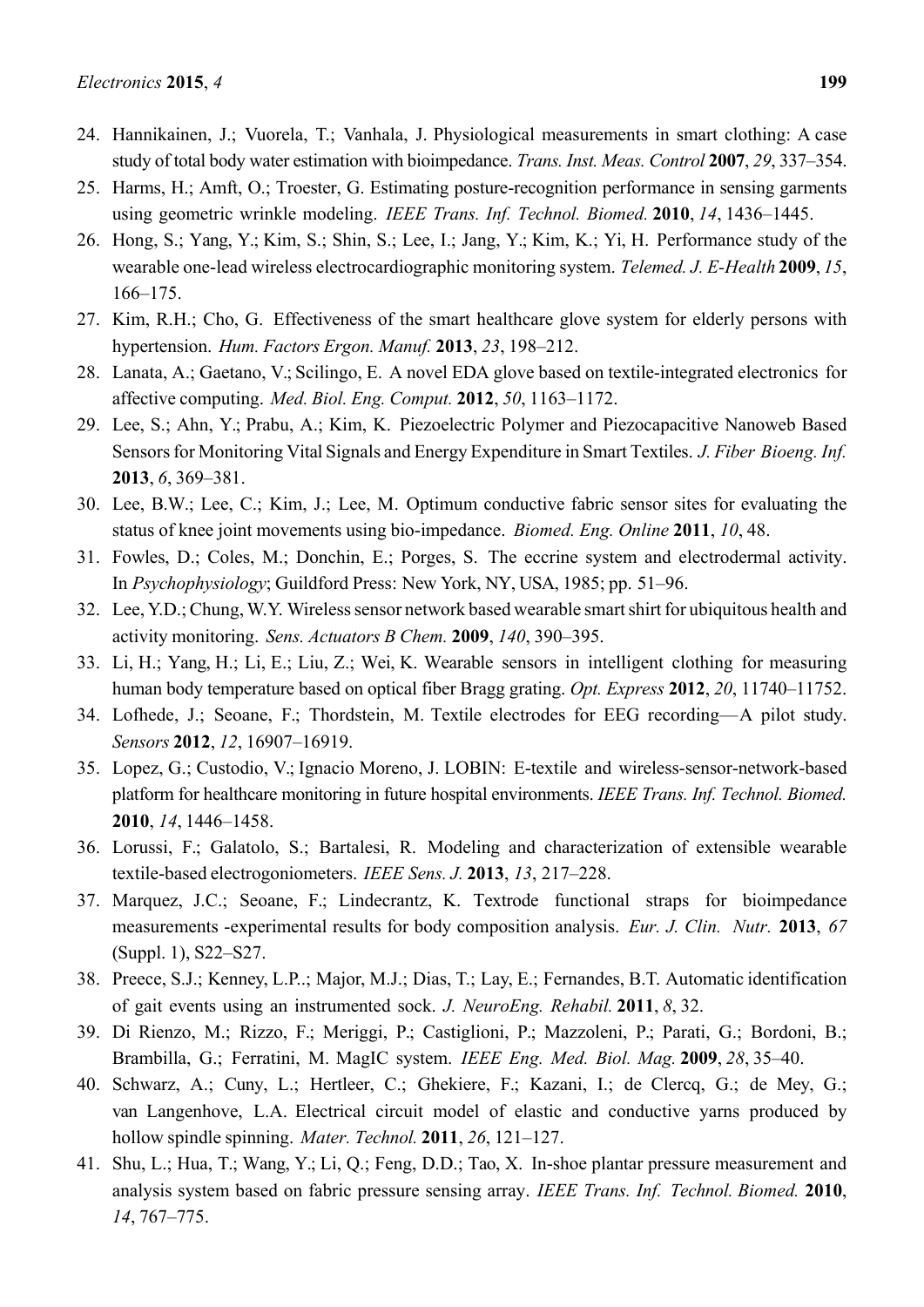- 42. Song, H.Y.; Lee, J.H.; Kang, D.; Cho, H.; Cho, H.S.; Lee, J.W.; Lee, Y.J. Textile electrodes of jacquard woven fabrics for biosignal measurement. *J. Textile Inst.* **2010**, *101*, 758–770.
- 43. Tormene, P.; Bartolo, M.; De Nunzio, A.M.; Fecchio, F.; Quaglini, S.; Tassorelli, C.; Sandrini, G. Estimation of human trunk movements by wearable strain sensors and improvement of sensor's placement on intelligent biomedical clothes. *Biomed. Eng. Online* **2012**, *11*, 95.
- 44. Vuorela, T.; Seppa, V.P.; Vanhala, J.; Hyttinen, J. Design and implementation of a portable long-term physiological signal recorder. *IEEE Trans. Inf. Technol. Biomed.* **2010**, *14*, 718–725.
- 45. Yamada, T.; Hayamizu, Y.; Yamamoto, Y.; Yomogida, Y.; Izadi-Najafabadi, A.; Futaba, D.N.; Hata, K. A stretchable carbon nanotube strain sensor for human-motion detection. *Nat. Nanotechnol.*  **2011**, *6*, 296–301.
- 46. Zhang, Z.B.; Shen, Y.H.; Wang, W.D.; Wang, B.Q.; Zheng, J.W. Design and implementation of sensing shirt for ambulatory cardiopulmonary monitoring. *J. Med. Biol. Eng.* **2011**, *31*, 207–216.
- 47. Zheng, N.; Wu, Z.; Lin, M.; Yang, L.T. Enhancing battery efficiency for pervasive health-monitoring systems based on electronic textiles. *IEEE Trans. Inf. Technol. Biomed.* **2010**, *14*, 350–359.
- 48. Zysset, C.; Kinkeldei, T.; Münzenrieder, N.; Petti, L.; Salvatore, G.; Tröster, G. Combining electronics on flexible plastic strips with textiles. *Textile Res. J.* **2013**, *83*, 1130–1142.
- 49. Mirvis, D.; Goldberger, A. Electrocardiography. In *Braunwald's Heart Disease*, 10th ed.; Saunders Elsevier: Philadelphia, PA, USA, 2015; pp. 114–154.
- 50. Camm, A.; Malik, M.; Bigger, J.; Breithardt, G.; Cerutti, S.; Cohen, R.; Coumel, P.; Fallen, E.; Kennedy, H.; Kleiger, R.; *et al.* Heart rate variability: standards of measurement, physiological interpretation and clinical use. Task Force of the European Society of Cardiology and the North American Society of Pacing and Electrophysiology. *Circulation* **1996**, *93*, 1043–1065.
- 51. Neumann, M. Biopotential electrodes. In *Clinical Engineering*; David, Y., von Maltzahn, W., Neuman, M., Bronzino, J., Eds.; CRC Press: Boca Raton, FL, USA, 2003; pp. 10:1–10:12.
- 52. Webster, J. *Medical Instrumentation: Application and Design*, 4th ed.; Wiley: Hoboken, NJ, USA, 2010.
- 53. Su, L.; Borov, S.; Zrenner, B. 12-lead Holter electrocardiography: Review of the literature and clinical application update. *Herzschrittmachertherapie Elektrophysiol.* **2013**, *24*, 92–96.
- 54. Acharya, U.R.; Joseph, K.P.; Kannathal, N.; Lim, C.M.; Suri, J.S. Heart rate variability: A review. *Med. Biol. Eng. Comput.* **2006**, *44*, 1031–1051.
- 55. Appelhans, B.; Luecken, L. Heart rate variability as an index of regulated emotional responding. *Rev. General Psychol.* **2006**, *10*, 229–240.
- 56. Coyle, M. Ambulatory cardiopulmonary data capture. In Proceedings of the 2nd Annual International IEEE-EMBS Special Topic Conference on Microtechnologies in Medicine & Biology, Madison, WI, USA, 2–4 May 2002; pp. 297–300.
- 57. Coosemans, J.; Hermans, B.; Puers, R. Integrating wireless ECG monitoring in textiles. *Sens. Actuators A* **2006**, *130*–*131*, 48–53.
- 58. Lim, Y.; Kim, K.; Park, K. ECG recording on a bed during sleep without direct skin-contact. *IEEE Trans. Biomed. Eng.* **2007**, *54*, 718–725.
- 59. Grimnes, S.; Martinsen, O. *Bioimpedance Biolectricity Basics*, 2nd ed.; Academic: London, UK, 2008.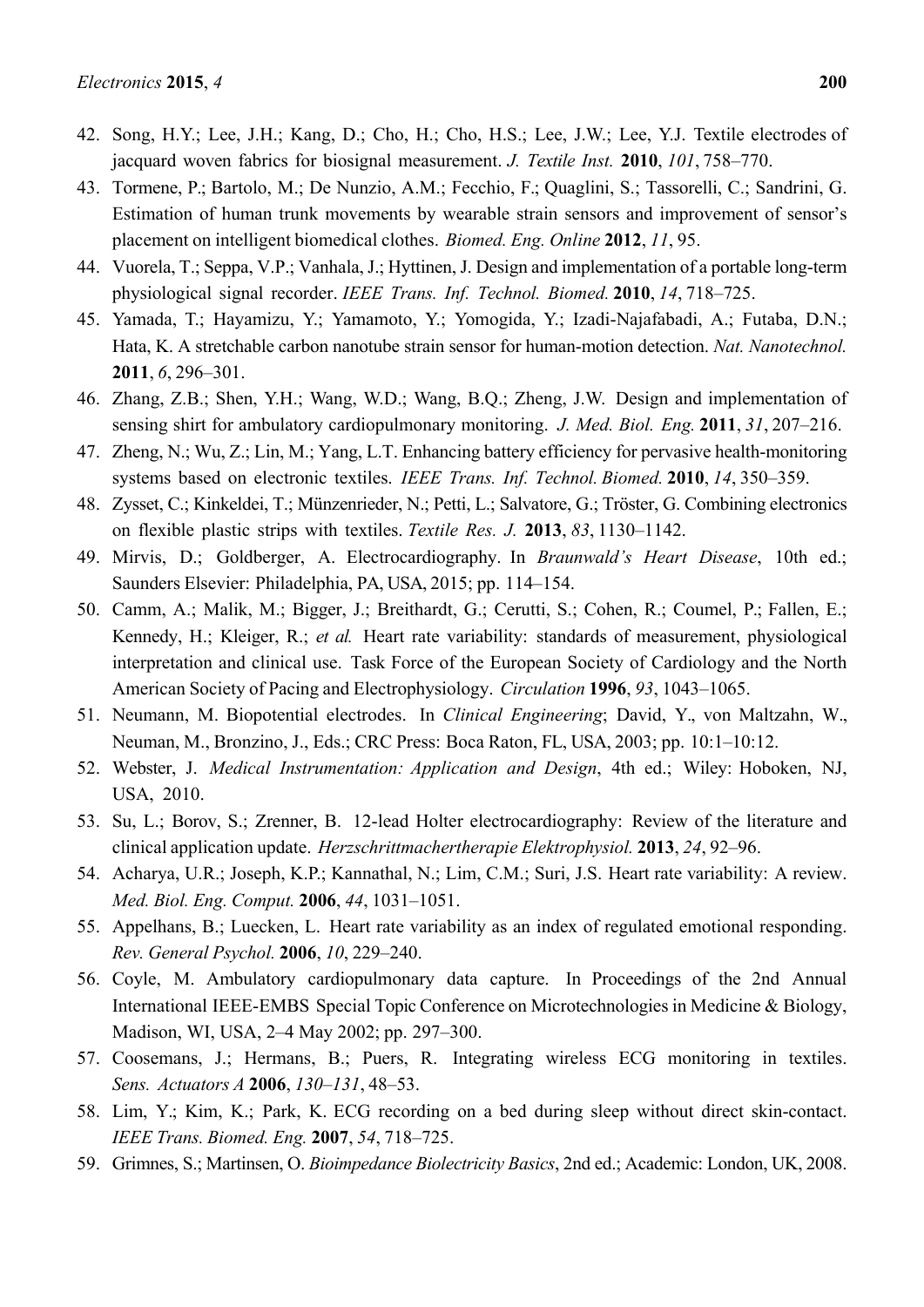- 60. Kyle, U.; Bosaeus, I.; Lorenzo, A.D.; Deurenberg, P.; Elia, M.; Gomez, J.; Heitmann, B.; Kent-Smith, L.; Melchoir, J.; Pirlich, M.; *et al.* Bioelectrical impedance analysis— Part I: Review of principles and methods. *Clin. Nutr.* **2004**, *23*, 1226–1243.
- 61. Kushner, R. Bioelectrical impedance analysis: A review of principles and applications. *J. Am. Coll. Nutr.* **1992**, *11*, 199–209.
- 62. Togawa, T.; Tamura, T.; Oberg, P.A. *Biomedical Transducers and Instruments*; CRC Press: Boca Raton, FL, USA, 1997.
- 63. Cornish, B.; Jacobs, A.; Thomas, B.; Ward, L. Optimizing electrode sites for segmental bioimpedance measurements. *Physiol. Meas.* **1999**, *20*, 241–250.
- 64. Lescolarde, L.; Yanguas, J.; Lukaski, H.; Alomar, X.; Rosell-Ferrer, J.; Rodas, G. Localized bioimpedance to assess muscle injury. *Physiol. Meas.* **2013**, *34*, 237–245.
- 65. Kushner, R.F.; Schoeller, D.A. Estimation of total body water by bioelectrical impedance analysis. *Am. J. Clin. Nutr.* **1986**, *44*, 417–424.
- 66. Agarwal, R.; Yadav, R.; Anand, S.; Suri, J.C.; Girija, J. Electrical impedance plethysmography technique in estimating pulmonary function status. *J. Med. Eng. Technol.* **2007**, *31*, 1–9.
- 67. Azar, R.; al-Moubarak, I.; Barsumau, J.; Smessaert, C.; Vairon, M.X. Assessment and follow-up of nutritional status in hemodialysis patients. *Néphrol. Thér.* **2009**, *5*, S317–S322.
- 68. Medrano, G.; Eitner, F.; Floege, J.; Leonhardt, S. A novel bioimpedance technique to monitor fluid volume state during hemodialysis treatment. *ASAIO J.* **2010**, *56*, 215–220.
- 69. Sjedic, E.; Fu, Y.; Pak, A.; Fairley, J.; Chau, T. The effects of rhythmic sensory cues on the temporal dynamics of human gait. *PLoS One* **2012**, *7*, e43104.
- 70. Masani, K.; Vette, A.; Popovic, M. Controlling balance during quiet standing: proportional and derivative controller generates preceding motor command to body sway position observed in experiments. *Gait Posture* **2006**, *23*, 164–172.
- 71. Lesperance, A.; Blain, S.; Chau, T. An integrated approach to detecting communicative intent amid hyperkinetic movements in children. *Augment. Altern. Commun.* **2011**, *27*, 150–162.
- 72. Tong, L.; Song, Q.; Ge, Y.; Liu, M. HMM-based human fall detection and prediction method using tri-axial accelerometer. *IEEE Sens. J.* **2013**, *13*, 1848–1856.
- 73. Gibbs, P.T.; Asada, H.H. Wearable conductive fiber sensors for multi-axis human joint angle measurements. *J. NeuroEng. Rehabil.* **2005**, *2*, 18.
- 74. Edmison, J.; Jones, M.; Lockhart, T.; Martin, T. An e-textile system for motion analysis. *Stud. Health Technol. Inform.* **2004**, *108*, 292–301.
- 75. Dunne, L.E.; Walsh, P.; Hermann, S.; Smyth, B.; Caulfield, B. Wearable monitoring of seated spinal posture. *IEEE Trans. Biomed. Circuits Syst.* **2008**, *2*, 97–105.
- 76. Kuang, K.; Cantwell, W.J. An evaluation of a novel plastic optical fibre sensor for axial strain and bend measurements. *Meas. Sci. Technol.* **2002**, *13*, 1523.
- 77. Lorussi, F.; Galatolo, S.; de Rossi, D.E. Textile-based electrogoniometers for wearable posture and gesture capture systems. *IEEE Sens. J.* **2009**, *9*, 1014–1024.
- 78. Hall, M.A.; Holmes, G. Benchmarking attribute selection techniques for discrete class data mining. *IEEE Trans. Knowl. Data Eng.* **2003**, *15*, 1437–1447.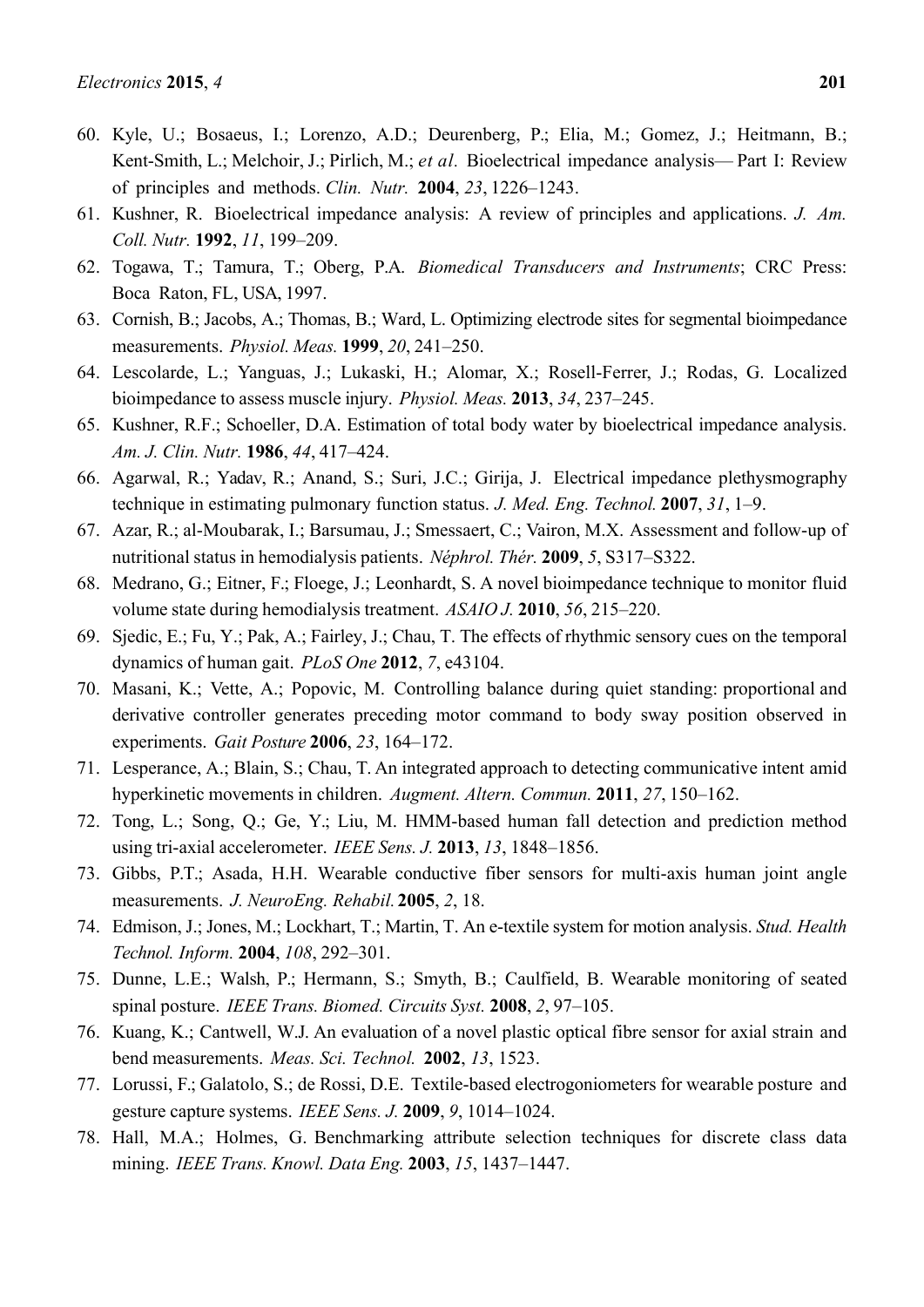- 79. Gioberto, G.; Dunne, L. Theory and characterization of a top-thread coverstitched stretch sensor. In Proceedings of the IEEE International Conference on Systems, Man and Cybernetics, Seoul, Korea, 14–17 October 2012; pp. 3275–3280.
- 80. Sund-Levander, M.; Forsberg, C.; Wahren, L. Normal oral, rectal, tympanic and axillary body temperature in adult men and women: A systematic literature review. *Scand. J. Caring Sci.* **2002**, *16*, 122–128.
- 81. Charkoudian, N. Skin blood flow in adult human thermoregulation: How it works, when it does not and why. *Mayo Clin. Proc.* **2003**, *78*, 603–612.
- 82. Oberle, J.; Elam, M.; Karlsson, T.; Wallin, B. Temperature-dependent interaction between vasoconstrictor and vasodilator mechanisms in human skin. *Acta Physiol. Scand.* **1988**, *132*, 459–469.
- 83. Sund-Levander, M.; Grodzinsky, E. Assessment of body temperature measurement options. *Br. J. Nurs.* **2013**, *22*, 944–950.
- 84. Nhan, B.; Chau, T. Classifying affective states using thermal infrared imaging of the human face. *IEEE Trans. Biomed. Eng.* **2010**, *57*, 979–987.
- 85. Allegaert, K.; Casteels, K.; van Gorp, I.; Bogaert, G. Tympanic, infrared skin and temporal artery scan thermometers compared with rectal measurement in children: A real-life assessment. *Curr. Ther. Res.* **2014**, *76*, 34–38.
- 86. Keefe, F.; Gardner, E. Learned control of skin temperature: Effects of short- and long-term biofeedback training. *Behav. Ther.* **1979**, *10*, 202–210.
- 87. Blain, S.; Mihailidis, A.; Chau, T. Assessing the potential of electrodermal activity as an alternative access pathway. *Med. Eng. Phys.* **2008**, *30*, 498–505.
- 88. Boccaletti, C.; Castrica, F.; Fabbri, G.; Santello, M. A non-invasive biopotential electrode for the correct detection of bioelectric currents. In Proceedings of the Sixth IASTED International Conference on Biomedical Engineering, Innsbruck, Austria, 13–15 February 2008; pp. 353–358.
- 89. Blain, S.; Chau, T.; Mihailidis, A. Peripheral autonomic signals as access pathways for individuals with severe disabilities: A literature appraisal. *Open Rehabil. J.* **2008**, *1*, 27–37.
- 90. Kushki, A.; Fairley, J.; Merja, S.; King, G.; Chau, T. Comparison of blood volume pulse and skin conductance responses to mental and affective stimuli at different anatomical sites. *Physiol. Meas.*  **2011**, *32*, 1529–1539.
- 91. Leung, B.; Chau, T. Autonomic responses to correct outcomes and interaction errors during single-switch scanning among children with severe spastic quadriplegic cerebral palsy. *J. NeuroEng. Rehabil.* **2014**, *11*, 13.
- 92. Falk, T.; Guirgis, M.; Power, S.; Chau, T. Taking NIRS-BCI outside the lab: towards achieving robustness against environmental noise. *IEEE Trans. Neural Syst. Rehabil. Eng.* **2010**, *19*, 136–146.
- 93. Kushki, A.; Drumm, E.; Mobarak, M.P.; Tanel, N.; Dupuis, A.; Chau, T.; Anagnostou, E. Investigating the autonomic nervous system response to anxiety in children with autism spectrum disorders. *PLoS One* **2013**, *8*, e59730.
- 94. Grangeon, M.; Charvier, K.; Guillot, A.; Rode, G.; Collet, C. Using sympathetic skin responses in individuals with spinal cord injury as a quantitative evaluation of motor imagery abilities. *Phys. Ther.* **2012**, *92*, 831–840.
- 95. Lee, Y.; Lee, B.; Lee, M. Wearable sensor glove based on conducting fabric using electrodermal activity and pulse-wave sensors for e-health application. *Telemed. J. E-Health* **2010**, *16*, 209–217.